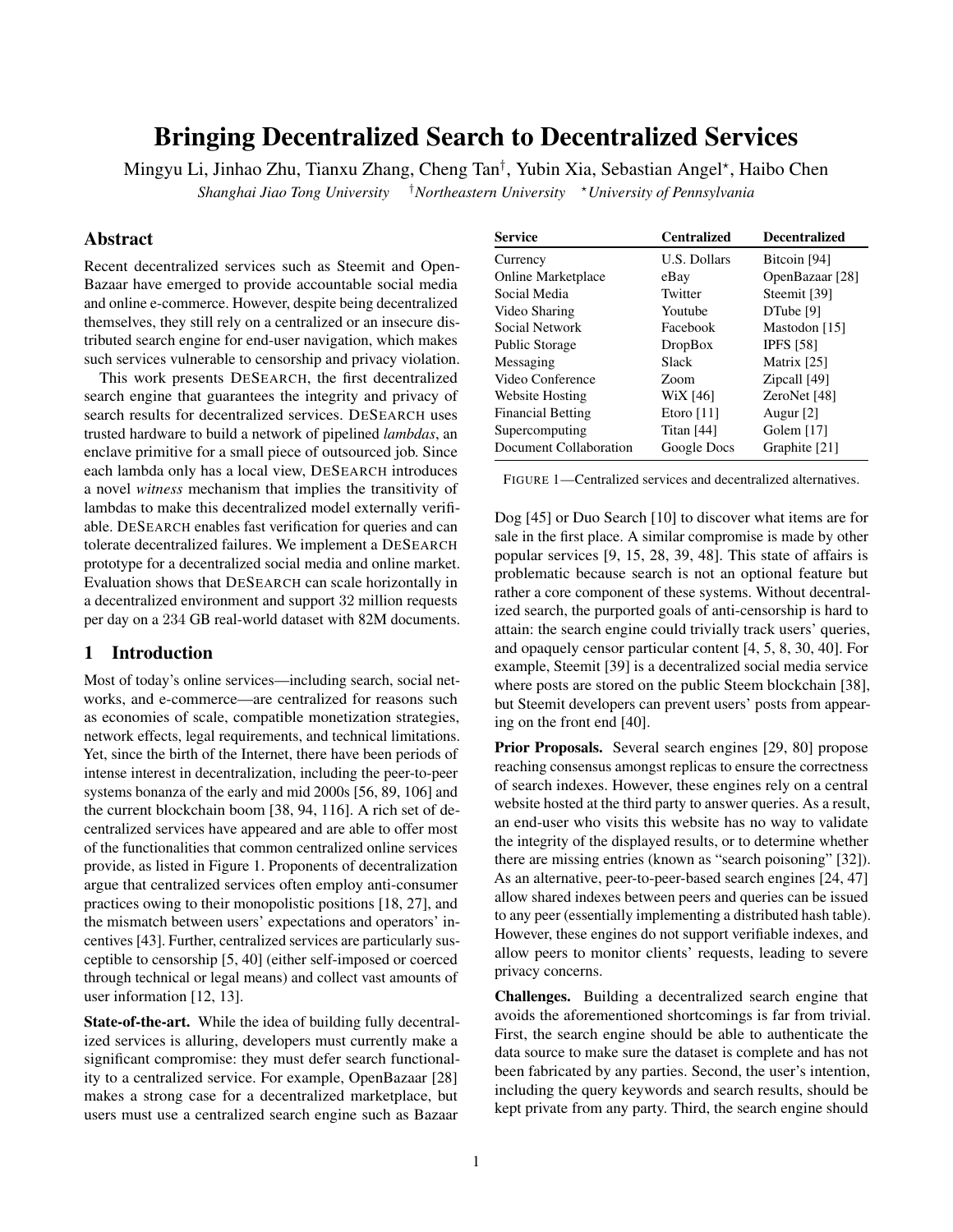be able to provide a proof of execution to clients that explains how the search results were generated, and why the results are complete and have integrity. Last, the search engine should have reasonable costs and scale to support many users.

DESEARCH. To address these challenges, this paper introduces DESEARCH, the first decentralized search engine that allows users to verify the correctness of their search results, and preserves the privacy of user queries. DESEARCH outsources fragments of search tasks such as crawling, indexing, aggregation, ranking, and query processing to trusted execution environments (TEEs) running on untrusted nodes that create a decentralized network, and introduces new data structures and mechanisms to meet search integrity and privacy.

First, since each executor only has a local view of the computation, DESEARCH uses *witnesses*, which are a new type of object that reflects the dataflow and establishes the correctness and completeness of results. A witness ensures that executors cannot lie about which sites they crawled, how they aggregated data, computed the index, or responded to a query. Verifying witnesses is not cheap in DESEARCH, so DESEARCH amortizes the verification cost by reusing previously checked witnesses across queries, using designated nodes—verifiers—to verify witnesses on behalf of clients.

Second, DESEARCH introduces a public storage service, called *Kanban*, which is only trusted for availability. Kanban allows nodes in the network (or "executors") to exchange intermediate information, agree on a snapshot of data in the system, manage node membership, tolerate faults, and perform data transferring and result verification. To detect rollback on Kanban data, DESEARCH summarizes an epoch-based snapshot and stores it on an append-only distributed ledger.

Finally, DESEARCH protects the privacy in the query phase with two techniques. To prevent leaks from access patterns, DESEARCH adapts an existing oblivious RAM library [\[99\]](#page-15-3). To resist frequency and volume side channels, DESEARCH returns the same amount of data for search queries. It does so by equalizing the lengths of all result entries. This approach does not reduce the performance or quality of the service because search engines need not display all of the content but rather a small snippet. As an analogy in the Web context, search engines like Google do not display the entirety of a Web site's content in the search result; instead, they typically display the URL of each site and a small text snippet.

We have built a prototype of DESEARCH in 5, 700 lines of C++ and 1, 900 lines of Python, and adapt it to work with Steemit (a decentralized social media service), and Open-Bazaar (a decentralized e-commerce service). We deploy DE-SEARCH on a cluster of machines in the wide-area network that allows us to vary network latency and kill executors throughout our experiments to simulate a realistic decentralized environment. The results of our experiments show that DESEARCH scales well as more executors join the network, and can handle at least 32 million requests per day using 15

TEE-enabled machines. For each request, users can quickly verify the displayed results within 1.3 second by consulting dedicated verifiers in DESEARCH, while users themselves can verify results on their own in 20.5 minutes.

To summarize, the contributions of this paper are:

- The design of DESEARCH, the first decentralized search engine that allows any client with a TEE to join and provide search functionality for decentralized services.
- A witness mechanism that organizes verifiable proofs from short-lived executors to form a global dataflow graph. Through these witnesses, DESEARCH offers fast verification for search queries.
- A prototype of DESEARCH built for Steemit [\[39\]](#page-13-9) and OpenBazaar [\[28\]](#page-13-8), and an evaluation of DESEARCH's performance and scalability.

While DESEARCH enables, for the first time, scalable, verifiable and private search for existing decentralized services, it is not a viable replacement for traditional Web search engines (e.g., Google). Besides the obvious issue of scale, DE-SEARCH's target applications expose a single source of data (their underlying distributed ledger or proof of storage mechanism), which gives DESEARCH an anchor for its witness data structure. In contrast, the Web has no such single ledger-like mechanism, which would prevent DESEARCH from proving that all Web pages had been crawled and indexed. Nevertheless, we believe DESEARCH fills a crucial void in existing decentralized services.

## 2 Problem Statement

This section describes our target setting, the motivation behind our work, threat model, and potential solutions that fall short.

#### <span id="page-1-0"></span>2.1 Decentralized Search

Consider a decentralized system setup, where many volunteers (called *executors*) together run a search engine.

*Users* want to perform search on *source data* using some *search algorithm*. Both the source data and the search algorithm are public and accessible to all users. For each search, a user sends *keywords* to the search algorithm and expects a *search result*—an ordered list of pointers to source data. Multiple *executors* run the search algorithm. In the context of decentralized systems, executors are owned by different and possibly adversarial entities.

After receiving the search results, users want to verify that they are correct—the results are derived from the keywords and the search algorithm on the source data. Users also want to keep their searches private. In detail, the challenge is to design a decentralized search engine that meets these goals:

• Integrity: the search engine should guarantee the results are generated from the desired dataset and expected algorithms. We seek two properties: (1) *Soundness*, meaning that the search process is faithfully executed, in the sense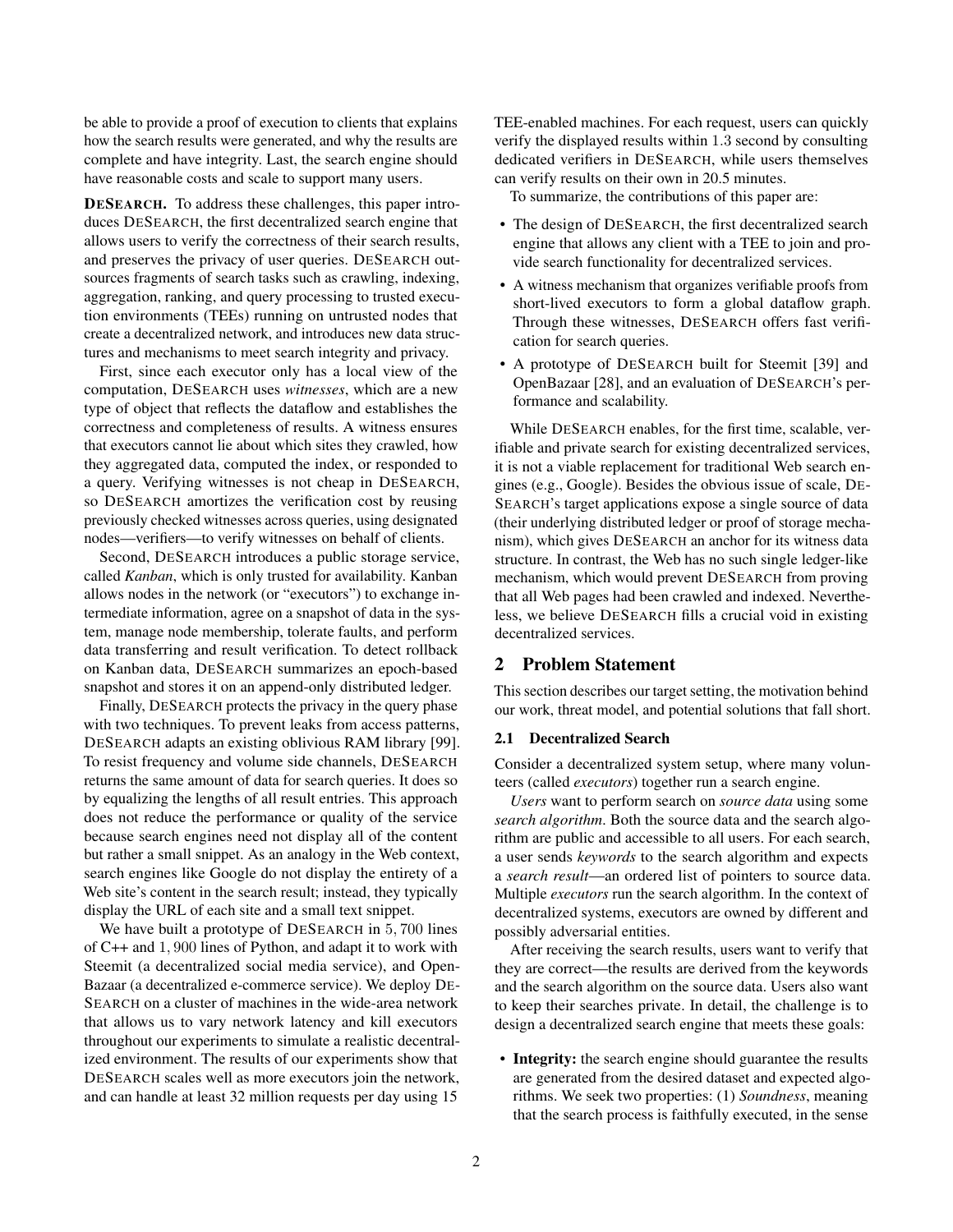<span id="page-2-0"></span>

| <b>Search Engine</b>    |           | Integrity   |         | Privacy | <b>Decentralization</b> |
|-------------------------|-----------|-------------|---------|---------|-------------------------|
|                         | Soundness | Completness | Content | Volume  | Scalability             |
| YaCy [47]               |           |             |         |         |                         |
| Presearch [29]          |           |             |         |         |                         |
| The Graph [20]          |           |             |         |         |                         |
| <b>IPSE</b> [24]        |           |             |         |         |                         |
| <b>BITE</b> [88]        |           |             |         |         |                         |
| Rearguard [107]         |           |             |         |         |                         |
| Oblix [91]              |           |             |         |         |                         |
| Dory [69]               |           |             |         |         |                         |
| vChain [117]            |           |             |         |         |                         |
| $GEM2$ -Tree [120]      |           |             |         |         |                         |
| X-Search [92]           |           |             |         |         |                         |
| CYCLOSA <sup>[96]</sup> |           |             |         |         |                         |
| <b>DESEARCH</b>         |           |             |         |         |                         |

FIGURE 2—Comparison between prior work and DESEARCH. X-Search [\[92\]](#page-15-6) obfuscates query keywords but does not hide them. Rearguard [\[107\]](#page-16-2) hides the index size but not the result size. Dory [\[69\]](#page-14-6) only considers the search index but not file retrieval.

that none of the returned results is a forgery, and their order is correct. (2) *Completeness*, meaning that no legitimate results that satisfy the search conditions are missing or hidden, which prevents (undetectable) censorship.

- Privacy: the search engine should prevent user keywords and search results being revealed to any third party. The system should protect the following aspects of information: (1) *Content*: the data being searched and query keywords submitted are not visible to an external observer. (2) *Volume*: any messages transferred are independent of the searched dataset and query keywords.
- Decentralization: A decentralized system must allow executors to freely join and leave the system. And newly joined executors must contribute meaningfully towards the system's scalability: more decentralized executors should help the search engine process more search requests.

[Figure 2](#page-2-0) shows existing decentralized or private search engines. None of them meets all three desired goals.

#### 2.2 Motivation

Below, we describe some popular decentralized services and the problems they encounter.

Social Media. Steemit [\[39\]](#page-13-9) is a social media platform that stores user-generated contents on the public Steem blockchain [\[38\]](#page-13-0). Although the raw data from the blockchain is tamper-proof, Steemit's frontend servers can manipulate the search results before delivering them to users [\[40\]](#page-13-5). One can think of these services as centralized curators for decentralized storage. These servers also know who searches for what, which may reveal personal interests and preferences.

Marketplaces. OpenBazaar [\[28\]](#page-13-8) is a decentralized ecommerce marketplace built on top of a peer-to-peer network and storage. To help users search for items, OpenBazaar provides an API [\[6\]](#page-13-27) for third-party search engines to crawl and

index items. But existing search engines [\[3,](#page-13-28) [10,](#page-13-19) [33,](#page-13-29) [45\]](#page-13-18) are opaque; they can bias results towards item listings that benefit them financially. For example, a listing owner could pay the search engine to promote its listing or hide other listings. Additionally, these engines can learn users' purchasing habits (and other information) from keywords and search histories.

In short, existing decentralized services currently lack trusted search that offers integrity and privacy. A decentralized search engine should have strict requirements on *whether* the content is faithful, *how* the results are generated, and *who* can see the final results. In Section [3,](#page-3-0) we show that DE-SEARCH can satisfy all of these requirements. Below, we discuss possible approaches to solve the above issue.

#### 2.3 Some Potential Approaches

How to provide integrity and/or privacy for an execution (for example, search) has been examined broadly. We list some approaches below (see more in Section [10\)](#page-11-0).

Replication such as PBFT [\[65\]](#page-14-7) and Ethereum [\[116\]](#page-16-1) is one approach to build systems that can guarantee execution integrity within a given number of (Byzantine) faults. However, it requires performing the computation multiple times and traditional replication protocols do not provide privacy.

Another line of work [\[97,](#page-15-8) [102,](#page-15-9) [112\]](#page-16-5) uses cryptography such as fully homomorphic encryption (FHE) [\[72\]](#page-14-8), secure multi-party computation (MPC) [\[119\]](#page-16-6), and verifiable computation (VC) [\[60,](#page-14-9) [95,](#page-15-10) [103\]](#page-15-11)—to provide execution integrity and/or privacy. Though promising, it remains an open problem to build a system that can support a large-scale dataset like today's decentralized services.

Trusted execution environments (TEE) provide another approach to build systems that protect a sensitive execution from being tampered with or eavesdropped. However, existing TEEs either (1) have limited private memory (128 MB per node); (2) lack memory encryption [\[54\]](#page-14-10) which makes them vulnerable to physical attacks that are realistic in a decentralized setting; or (3) are susceptible to memory tampering [\[53,](#page-14-11) [83\]](#page-15-12). Although newer generation of TEE [\[42\]](#page-13-30) has expanded the enclave memory to 1TB, it relaxed its security guarantees (e.g., subject to physical replay attacks) owing to the loss of integrity tree protection. Prior distributed frameworks like VC3 [\[101\]](#page-15-13) and Ryoan [\[75\]](#page-14-12) address many of the above shortcomings but are not designed for a decentralized environment. Amongst related work, Dory is the most relative work which offers encrypted search over a file-sharing system. Dory on its own provides oblivious data retrieval based on given keywords, but excluding privacy protection for relevant candidatas ranking and top-*k* results returning, which are also the essential functions for private search.

DESEARCH uses a hybrid approach—a combination of TEEs, our epoch-based Kanban storage service, authenticated data structures (hash trees), and oblivious RAM—to address the challenges described in Section [2.1.](#page-1-0)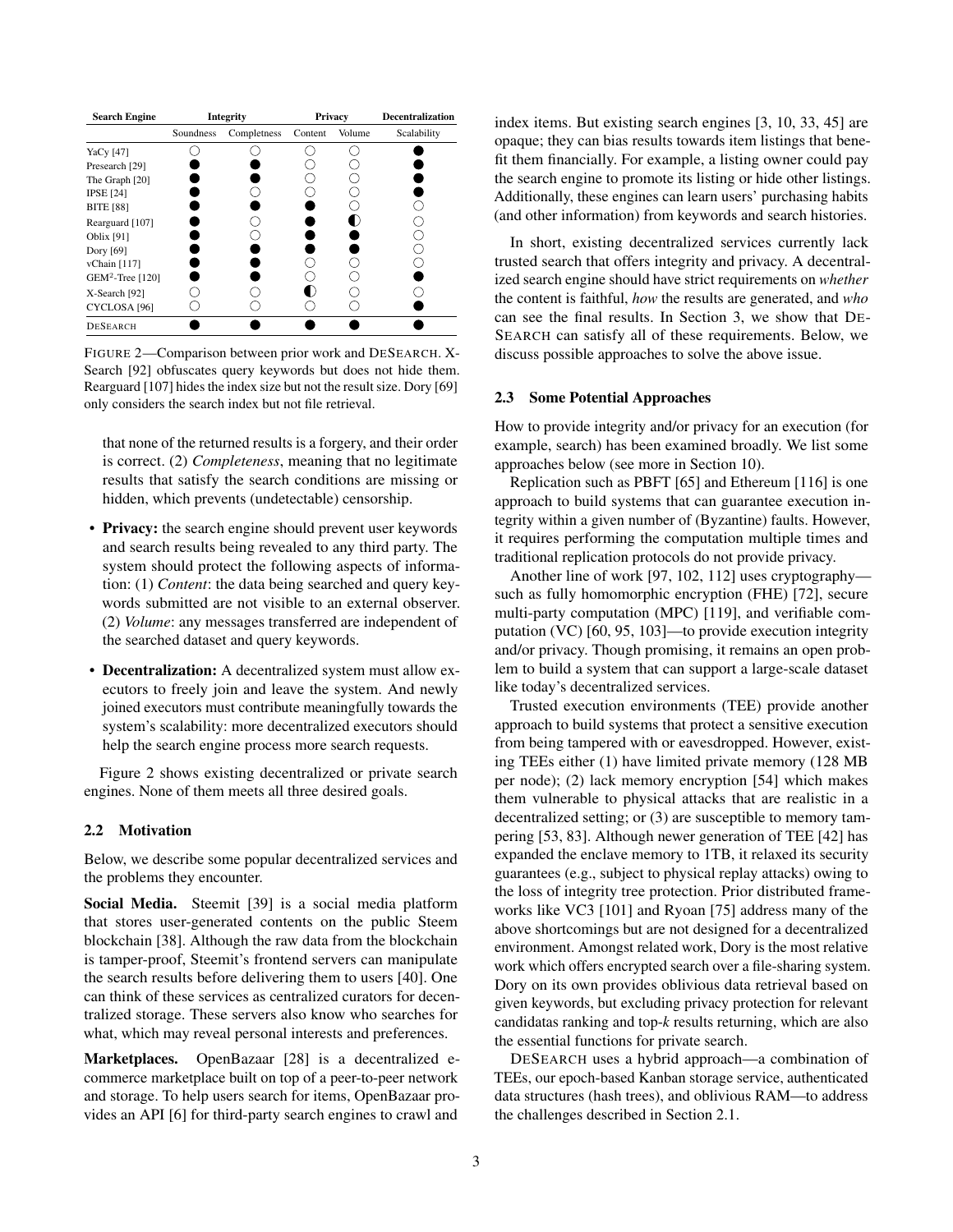#### <span id="page-3-2"></span>2.4 Threat Model

DESEARCH assumes a decentralized network where untrusted executors are operated by unknown parties, but are equipped with TEE. We assume reliable TEEs with no analog side channels [\[62,](#page-14-13) [111\]](#page-16-7) or vulnerabilities to voltage changes [\[93\]](#page-15-14). We also assume the TEE manufacturers do not inject backdoors into TEEs, or shares their private keys. The remote attestation mechanism of the TEE works as intended.

In DESEARCH, executors join the system and volunteer their TEE (or they are paid or incentivized to do so, which is orthogonal). Executors can be arbitrarily malicious: they can deny services, sabotage the integrity of the inputs that go into the TEE and the outputs that come out of the TEE. They can corrupt data in unprotected memory, or load software that is not DESEARCH's into the TEE. They can even replay inputs/outputs. Moreover, executors can launch attacks by observing memory accesses and I/O patterns [\[63,](#page-14-14) [118\]](#page-16-8) (either which memory is accessed or how much data/how many times) and DESEARCH must address them.

DESEARCH's goal is search. So we assume the source of data is correct. For concreteness, DESEARCH assumes the data is kept in a blockchain. This assumption boils down to: the blockchain has its own mechanisms to ensure the data introduced is not removed or tampered with.

The storage service, named Kanban, is fully untrusted. We only require for its availability. It can modify or forge the content of data, lie about data not being present, or drop messages between executors. At worst, Kanban can make DESEARCH unavailable but cannot cause DESEARCH to return incorrect responses to clients or learn a user's private query.

Finally, we assume a computationally bounded adversary that cannot break standard cryptographic assumptions (e.g., Diffie Hellman or RSA assumptions used in TLS).

### <span id="page-3-0"></span>3 System Overview

Challenges. Building a decentralized search engine that meets our requirements ([§2.1\)](#page-1-0) presents several challenges that stem from the decentralized environment, the limitations of today's TEEs, and the dynamic nature of search. First, decentralization requires executors to freely participate and depart ([§2.1\)](#page-1-0), which means that executors might be offline unexpectedly. Thus, a standard search engine design with long-running tasks and stateful components is unfavorable, as one executor's leaving can heavily impact the service.

Second, today's SGX instances have limited memory (128MB or 256MB); working sets in excess of this limit require expensive paging mechanisms. We hypothesize that the latency incurred by paging in practice will exceed what is acceptable for a user-facing service like search. To confirm this, we run a search serving component for Steemit (having 31.2GB indexes) in a single SGX instance with reasonable optimizations. It takes the instance 16 (and 65) seconds to respond to a single-keyword (and two-keyword) query. As

<span id="page-3-1"></span>

FIGURE 3—DESEARCH's architecture. DESEARCH obtains raw data from public decentralized services (e.g., Steem blockchain) as the data sources, and stores the intermediate data (i.e., items and indexes) on Kanban, a public append-only storage that creates snapshots periodically. DESEARCH executors generate witnesses along with the search pipeline. Privacy ([§2.1\)](#page-1-0) is offered for users in the query phase (within the dashed rectangle).

a result, it is a necessity that the search's functionality be split into small tasks that are processed by SGX instances in parallel to achieve acceptable latency.

Third, search services are dynamic, and it is hard to track and verify the whole search process. In particular, a search engine is unable to plan a computation graph (like in bigdata [\[71,](#page-14-15) [101,](#page-15-13) [112\]](#page-16-5) or machine-learning [\[78,](#page-15-15) [86\]](#page-15-16) systems) as the arrival of new source data or user queries is unpredictable. Therefore, it is unclear how to verify one executor's behavior because its "valid" data dependencies are unspecified a priori.

To address these challenges, DESEARCH decomposes a search into a pipeline of short-lived tasks where each executor is only responsible for one task at a time and on a portion of data. Executors are stateless. They fetch inputs and write outputs from and to a storage service named *Kanban*. Kanban is a cloud-based key-value store that provides high-availability, and data integrity, completeness, and freshness ([§5\)](#page-6-0).

To track the completion of the dynamically executing tasks within the search process, DESEARCH uses *witnesses* ([§4\)](#page-4-0), which are cryptographic summaries establishing the transfer of data among executors. A witness is also a proof of an executor's behaviors, which allows users to verify their search results *ex post facto*.

Figure [3](#page-3-1) shows the architecture of DESEARCH.

Executors and Kanban. In DESEARCH, executors are categorized into four roles: crawlers, indexers, queriers, and masters (for simplicity, masters are omitted in Figure [3\)](#page-3-1). The first three roles comprise a full search pipeline—*crawlers* fetch data from public sources (for example blockchain [\[38,](#page-13-0) [94,](#page-15-1) [116\]](#page-16-1) or P2P storage [\[28,](#page-13-8) [58\]](#page-14-1)); *indexers* construct inverted indexes; *queriers* serve users search requests.

Instead of point-to-point communication, executors in the pipeline communicate through Kanban. Kanban also stores the data (items, indexes, and witnesses) generated by executors, and provides data integrity (but not confidentiality) by periodically creating snapshots of all current state and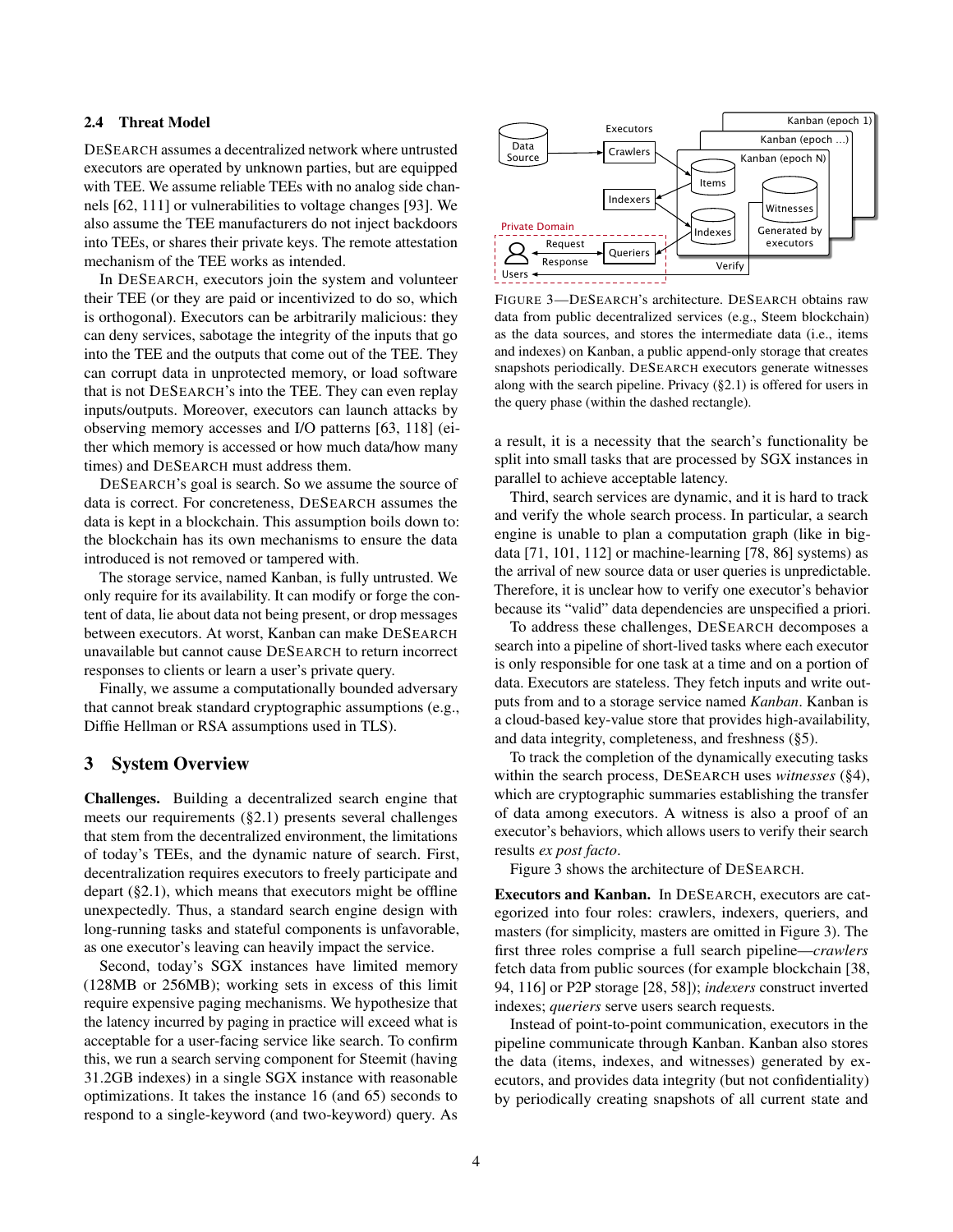committing a digest of the snapshot to a public ledger (e.g., Ethereum [\[116\]](#page-16-1) or Steem [\[38\]](#page-13-0)). We call the time between two consecutive snapshots an *epoch*; for simplicity, we also use epochs to represent the corresponding snapshots (the data).

For privacy ([§2.1\)](#page-1-0), DESEARCH comprises public and private domains. Executors in the public domain access public data (like public source data) and produce shared information (like indexes). On the other hand, users' interactions with DESEARCH happen in the private domain, and their communications (for example, search requests and responses) are encrypted and kept secret.

*Masters* are the leader executors that serves three jobs in DESEARCH: (1) a membership management service that allows a node with TEE power to register itself to provide decentralized search; (2) a *key management service* (KMS) that allows anyone to identify if an executor is a legitimate DESEARCH member; (3) a job assignment service that coordinates the independent executors to form the search pipeline with minimal repeated work. In terms of membership, masters manage the process by which new executors join DESEARCH and authenticate that these executors are indeed TEEs running the correct software via remote attestation. If the attestation passes, masters assign a role (for example, crawler) to the newly joined executor. In terms managing the KMS, masters periodically (in the beginning of an epoch), release a list of public keys from legitimate executors so that users can verify their signatures and communicate with them. Masters also hold the *root key* that serves as the identity of the DESEARCH system, allowing the public to recognize DESEARCH. We describe how the system is bootstrapped, how new masters join, and how the root key is generated in [§ 9.](#page-11-1) consective snapes for  $\sigma$  per also than the search of the search of the search of the search of the method of the search of the method of the method of the method of the method of the method of the method of the method o

Workflow. DESEARCH's executors perform an ordinary search pipeline—crawling, indexing, and serving queries. Along every step of the pipeline, each executor generates a *witness*, a proof of what the executor has done and how data has been transferred. We discuss witnesses in Section [4.](#page-4-0)

To conduct a search, a user first retrieves a list of active queriers. This list is maintained by both masters and queriers: queriers update their status on the list with signed proofs specifying that they have seen the most-recent epoch; the legitimacy of the status proofs is verified by masters. Users know this by checking that the list is signed by masters.

With the active querier list, the user randomly selects one as the leader, and sends (encrypted) search keywords to the leader. The leader then seeks more peer queriers to collectively handle the request. That is, different queriers have different portions of indexes and together serve one user search request. The leader finally aggregates results by ranking on relevance, and returns to the user a list of the most relevant items. One item comprises a link (to the original content) and a content snippet that contains the searched keywords.

Together with the search results, the user also receives wit-

<span id="page-4-1"></span>

Verifiable Lambda

FIGURE 4—A verifiable lambda is composed of three intra-enclave sandboxes. The function box is one of: crawling, indexing, and querying. The witness<sub>in</sub> contains the hash for inputs and is from prior lambdas. The witness $_{out}$  is the witness generated by this lambda. Three-sandbox is is necessary for witnesses as it isolates the witness processing from the function execution. This is vital for DESEARCH because the buggy or malicious function cannot tamper with the integrity of witness.

pipeline (all of them) form a witness tree, which users can verify by starting from the witnesses received from the leader querier, traversing the tree, checking every node (witness), and confirming that the search has been correctly executed. We discuss this in Section [4.](#page-4-0)

# <span id="page-4-0"></span>4 Verifiable Search

In DESEARCH, search functions are outsourced to independent executors controlled by a number of individuals in a decentralized environment. Data are partitioned across executors. As a result, an executor can only have a local view of its own computation, and cannot guarantee the integrity of the entire search pipeline, even though they are fully protected with TEE. Specifically, to guarantee integrity  $(\S 2.1)$ , there are two main challenges: (a) how to guarantee that the results are generated by the correct algorithm without being tampered with (*Soundness*), since the intermediate data are transferred amongst different executors on untrusted channels.and (b) how to ensure that the results are derived from the complete dataset without missing any data (*Completeness*).

To address the above two challenges, DESEARCH introduces *verifiable lambda* and *witness* for challenge (a), and *Kanban* with epochs for challenge (b). We detail them below.

Verifiable Lambda and Witnesses. As stated earlier ([§3\)](#page-3-0), DESEARCH splits a search pipeline into small tasks. Each task is executed by a basic unit, called *verifiable lambda*. The concept of a verifiable lambda (short as lambda) is inspired by serverless computing [\[34\]](#page-13-31) (also known as Function-asa-Service) and SGX sandboxing systems [\[75,](#page-14-12) [101\]](#page-15-13), but the major difference is that DESEARCH's lambda requires a TEE enclave abstraction and yields a witness after every computation, allowing the intermediate data to be verified and reused.

A lambda is composed of three sandboxes (Figure [4\)](#page-4-1): (1) an ingress sandbox that validates the data upon loading; (2) a computation sandbox which runs the main function and has a self-contained execution environment that does not use any external services, thus resists Iago attacks [\[66\]](#page-14-16) (attacks in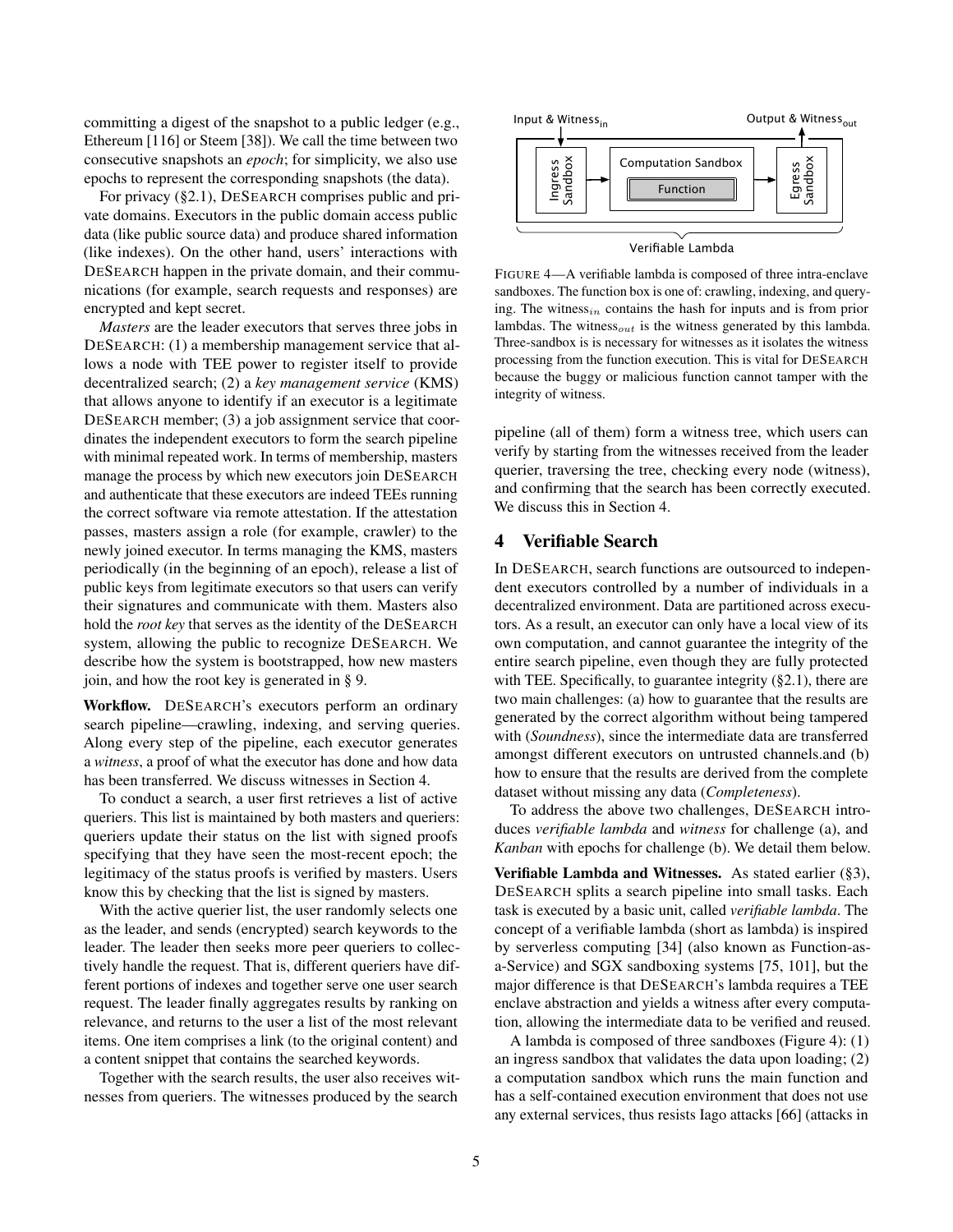<span id="page-5-0"></span>

FIGURE 5—Two example witness trees. A rectangle represents a witness, edges represent data dependencies, and "H(...)" indicates hashes. This figure contains two search queries (" $q_1$ " and " $q_2$ "):  $q_1$ happens first, and there is a merge update to the indexes  $(index<sub>3</sub>)$ derives from  $index_1$  and  $item_5$ ), then  $q_2$  happens. As a result,  $q_1$ and  $q_2$  share a subtree indicated in gray color.

which a malicious OS causes the process to harm itself); (3) an egress sandbox that generates a witness before delivering the result to the next lambda. This design isolates the actual function execution from witness processing, so that the integrity of witnesses is easy to reason about. As a technicality, there are several options for intra-enclave sandboxes, for example, hardware-based mechanism [\[105\]](#page-15-17) and language-based isolation [\[113\]](#page-16-9). DESEARCH chooses the former. The notion of DESEARCH verifiable lambda can be extended to other scenarios such as the recommender system  $(\S 9)$ .

A lambda's witness is a tuple:

$$
\langle \Big[H(in1), H(in2), \cdots\Big], H(func), H(out) \rangle_{signed}
$$

that mirrors how an *output* is generated by performing a *function* over a list of *inputs*. The  $H(in)$  (and  $H(out)$ ) is the hash of the input (and output) blobs, and  $H(func)$  is the hash of the program binary that runs in this lambda. More generally, witnesses can be thought of as a *proof-carrying data* for the decentralized system, which explains how an output is being generated and with which piece of code. Note that a witness is signed by the lambda, and users can verify the signature using KMS ([§3\)](#page-3-1).

Witness-Based Verification. All witnesses from a search process form a tree, which we call a *witness tree* (see an example in Figure [5\)](#page-5-0). Users can verify their search results by traversing and checking the corresponding trees, the roots of which are the witnesses users receive from queriers.

To check a single witness, a user first verifies whether the witness is signed by a legitimate executor and then checks if the hash of the executed function is as expected. This approach, combined with the integrity guarantees of the underlying TEE, ensures that the lambda which produced the witness faithfully executed the desired function.

Now consider the data transition between two adjacent lambdas in a search pipeline. The former lambda commits its output and a signed witness to Kanban; the latter lambda fetches one (or multiple) pair of data and witnesses from Kanban, checks their signatures, validates if the hash in the

witness matches the data, and feeds the data to the main function. A user can verify that the inputs of a latter lambda are indeed the outputs from a former lambda by checking whether  $H(in)$  of the latter equals  $H(out)$  from the former.

Finally, users check if data sources are genuine by checking whether  $H(in)$  in the beginning (the crawling phase) is indeed a correct summary of the original data source. Users need to download the contents from the data source and calculate their hashes, an expensive procedure (we address this performance challenge below). If all the above checks pass, users confirm that their search results are faithfully produced because all steps—crawling from the data source, the intermediate data transferring between tasks, and each task in the search pipeline—are verified to be authentic and faithfully executed.

Providing Efficient Verification. The aforementioned verification process works in principle, but in practice, a performance challenge arises. To verify a search, a user would have to download all the witnesses, check all the signatures and hashes, and examine the data source. To lighten the burden of verification on the user side, DESEARCH uses *delegated verification*: users offload parts of their verifications to some executors dedicated for verification, which we call *verifiers*.

Beyond simplifying user-side verification, delegated verification also saves work by batching and deduplicating verifications from different users. This is based on an observation that serving different search requests uses a lot of shared indexes, hence the witnesses from the shared portion can be reused (as an example, see the gray subtree in Figure [5\)](#page-5-0). Because of delegated verification, verifiers have the opportunity to batch many common witnesses, which they verify once for all. Finally, users only have to verify the final step—the querier phase's witness, significantly accelerating the verification (see delegated verification's speedup in [§8.2\)](#page-10-0).

Search Completeness. The above verification ensures that functions are executed as expected, but there is no guarantee that these functions see all data. In fact, there is no definition of "all data" (or search completeness) from a user's perspective because newly generated data takes time to be reflected in the search results. It is therefore unspecified what data must appear in any particular search result.

To define completeness for searches, DESEARCH divides time into *epochs*, and executors write data to Kanban annotated with the current epoch (we elaborate on epochs in [§5\)](#page-6-0). We define a search as complete if each step (represented by witnesses) in the search pipeline (represented by a witness tree) uses *all* inputs in Kanban before the step's epoch, and each input is from the *most recent* epoch available. For example, a querier's task in epoch  $i$  is complete if the querier loads all indexes generated before epoch  $i$ , and the loaded portions of the indexes are from their latest version before epoch i.

To check the completeness of a witness, verifiers first recognize the epoch when the witness was generated, then load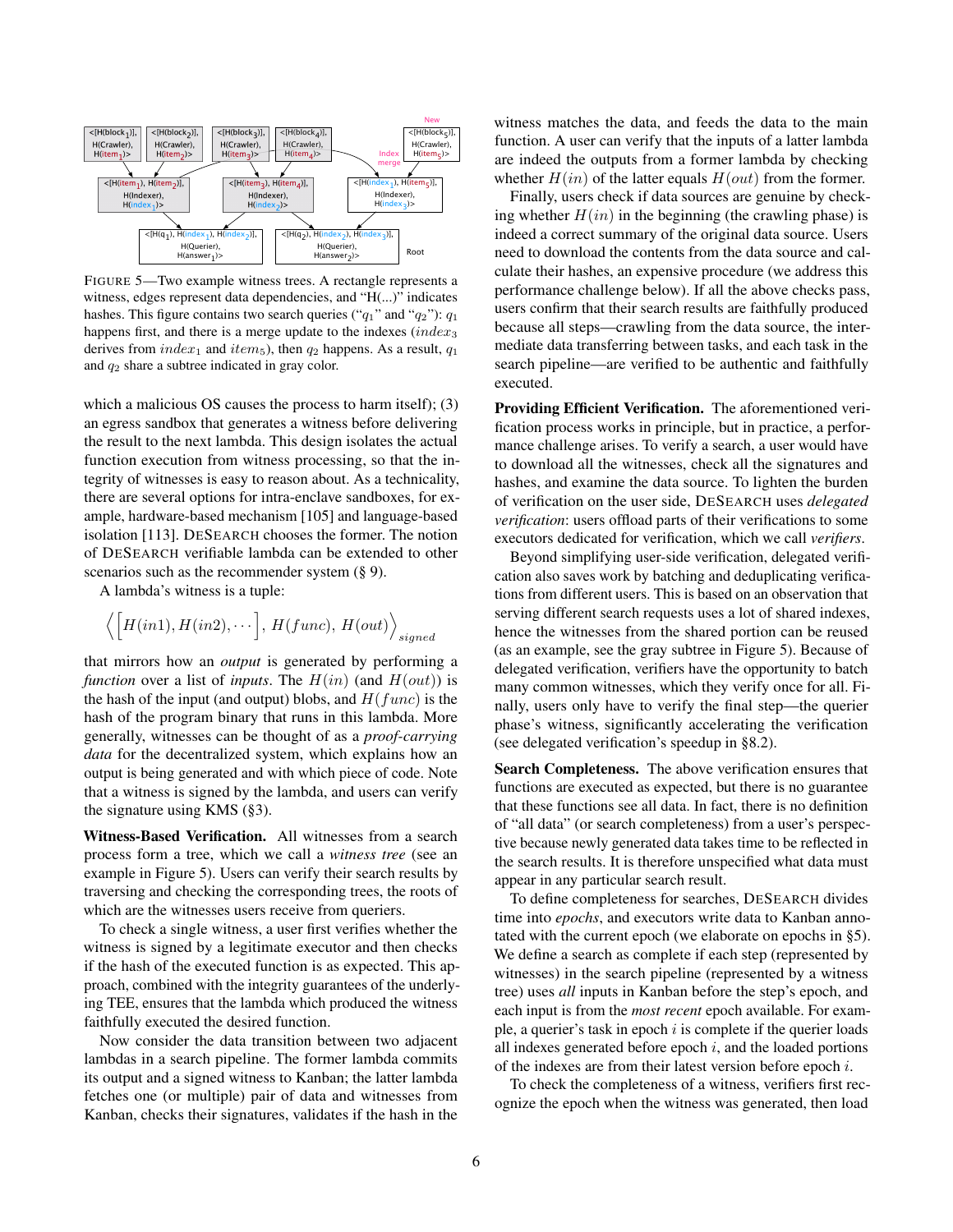<span id="page-6-1"></span>

FIGURE 6—In DESEARCH, executors and users use data from the last epoch as inputs, which we call the *offset-by-one* strategy. For example, an indexer uses items of last epoch to generate new indexes (denoted by oblique arrows), and may merge indexes from the prior epoch (denoted by horizontal arrows).

the snapshot of Kanban immediately before that epoch ([§5\)](#page-6-0), and finally verify if the executor used all the update-to-date inputs. In practice, verifiers do not have to load the data in the snapshot. They simply load the metadata including data ids and their hashes.

## <span id="page-6-0"></span>5 Kanban

As mentioned in Section [4,](#page-4-0) Kanban is a storage system that provides high availability and data integrity. Kanban is hosted in public clouds for availability, but as a decentralized system, DESEARCH does not trust these cloud providers for correctness. Instead, DESEARCH creates snapshots of Kanban periodically, namely epochs, and commits digests of epochs to a public distributed ledger. This approach provides *epochbased data integrity*: DESEARCH guarantees the integrity of all of the data included in a committed epoch.

The rest of this section will introduce Kanban's usage and guarantees, and then discuss how DESEARCH uses Kanban as a storage and coordination service.

Kanban Overview. Kanban serves two main purposes: storing data (including items, indexes, and witnesses) for the search pipeline, and allowing executors to communicate and coordinate their tasks. Kanban has simple APIs for both services.

As a data storage, Kanban exposes key-value-like APIs with append(key, val) and get(key). Keys are constructed by the data types, chunk numbers, and epoch numbers. For example, "index-#1000-v3" represents the 1000th chunk of the index for epoch 3.

For communication, Kanban provides a mailbox for every executor with send(mailbox, msg) and recv(mailbox). Invoking send() allows an executor to submit a message to a specified mailbox, and recv() to download messages. All messages are encrypted using the mailbox owner's public key, which can be obtained from the KMS ([§3\)](#page-3-1), so only owners can read message contents. There is no need for executors to know other executors' IP addresses to send them a message.

Note that both storage and communication APIs are wrap-

pers of the canonical key-value APIs, and Kanban can easily adapt to different underlying (cloud) storage systems. Our Kanban implementation uses Redis, a popular key-value store, as the underlying storage (see [§7\)](#page-8-0).

Epoch-based Data Integrity. Kanban requires executors to sign their submitted data (using Ed25519) to prevent data tampering or forgeries. Still, the underlying storage can show different views of the data to different executors by omitting, fabricating, rolling back, or forking the data. Detecting such divergences often requires clients (executors in our context) to synchronize out-of-band [\[82,](#page-15-18) [85\]](#page-15-19), which is too expensive in a decentralized environment.

DESEARCH uses a loose synchronization approach: masters periodically synchronize Kanban's states with other executors. This loose synchronization works because of two observations. First, search engines are not supposed to reflect newly generated data in search results right away because crawling and indexing takes time; as a (admittedly applesto-oranges) comparison, Google crawls a site every 3 days or even longer [\[7\]](#page-13-32). Second, most of the tasks in the search pipeline are idempotent, so it is acceptable if two executors end up working on the same task. For example, it is safe for two crawlers to crawl the same data source, or two indexers to generate indexes for the same items, as the results are the same. Such duplicate work sacrifices efficiency but not correctness.

To synchronize states with other executors, a master periodically creates an incremental snapshot (an epoch) of Kanban's data storage (without mailboxes), summarizes the snapshot as a digest, and commits the digest to a public append-only ledger (for example, Ethereum [\[116\]](#page-16-1) or Steem [\[38\]](#page-13-0)). After the ledger accepts the digest, a new epoch is committed and is (supposedly) visible to all executors.

DESEARCH guarantees *epoch-based data integrity*: for a committed epoch, all data included in this epoch is immutable and must be visible to all executors; otherwise, verification will fail. To see how DESEARCH guarantees this, if Kanban hides data from or returns stale data to an executor, the completeness checks ([§4\)](#page-5-0) of this executor's witness will fail. This is because verifiers know the epoch of the witness (say epoch  $i)$  and the data this executor should have read (data in epoch  $i - 1$ ). If the witness missed any data or read some stale version, the verifier rejects.

Before using one epoch for checking completeness, verifiers must ensure that the data (represented by their ids and hashes) in one epoch is consistent with the digest on the ledger. Our current verifier implementation fetches all data ids and hashes in one epoch, calculates their digest, and compares it with the digest on the public ledger. A better solution is to organize each epoch as a hash tree [\[90\]](#page-15-20), and verifiers can check on-demand by only re-calculating hashes for the sub-tree that they are examining.

Task Coordination by Epochs. DESEARCH's pipeline is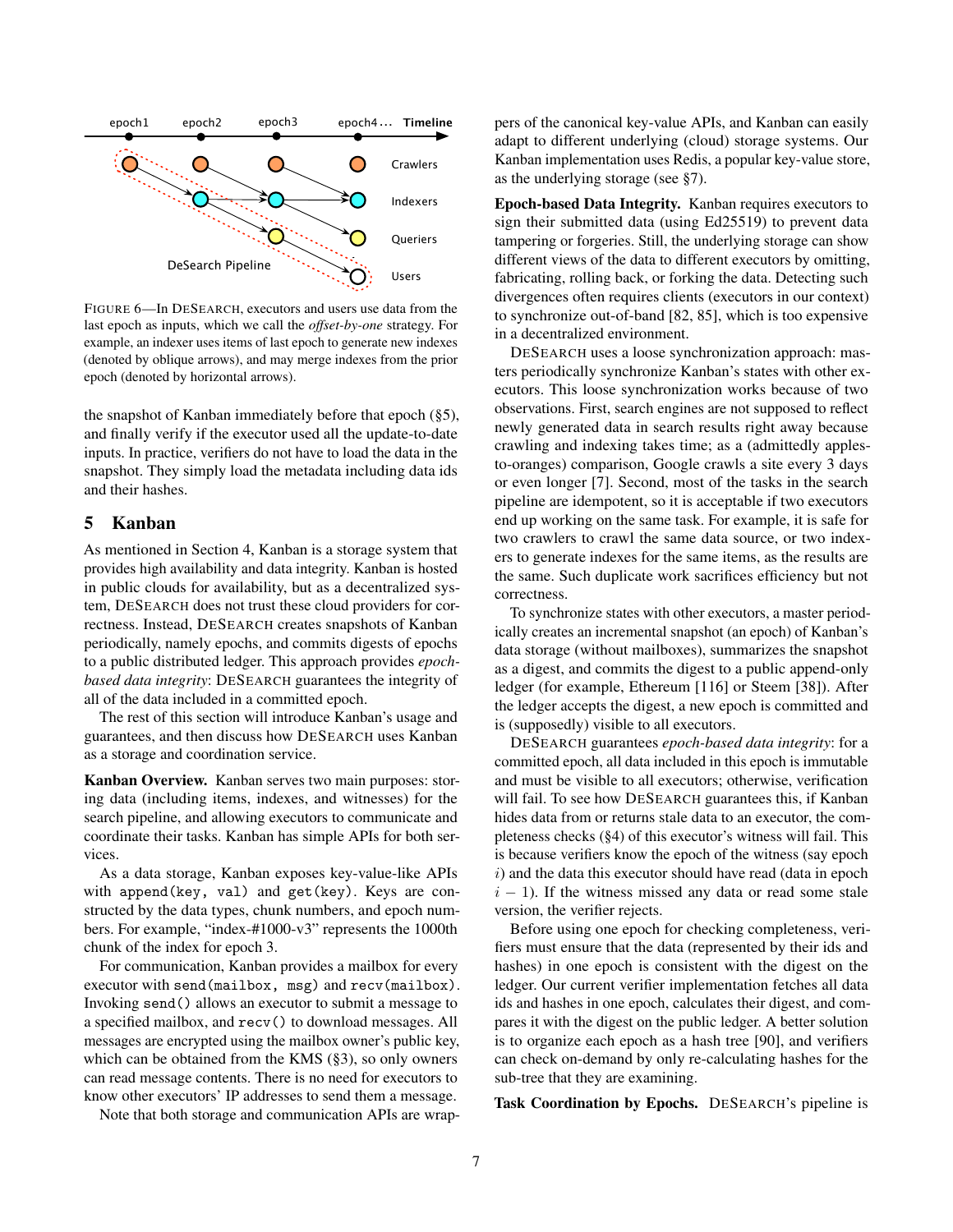coordinated through Kanban, which is based on epochs. An epoch is 15 minutes by default. Executors learn the current epoch number by querying the public ledger.

Figure [6](#page-6-1) depicts how DESEARCH works with epochs. Executors follow an *offset-by-one* strategy: they reads data from the last committed epoch. This guarantees that the DE-SEARCH pipeline only uses data that is already authenticated by the epoch-based digests on the ledger.

Our current implementation uses masters to assign jobs for crawlers and indexers. Masters also take charge of what data is included in each epoch. They collect all data generated in the current epoch and list them in an epoch. If an executor in epoch  $i$  fails to submit its outputs on time (before masters commit epoch  $i$ ), the data will be ignored and the work is wasted. But this happens rarely as tasks are small.

Supporting Multiple Clouds. Though our current implementation only uses one cloud as Kanban's underlying storage, we plan to extend Kanban with multiple clouds for better availability, and more importantly, to lower the risk of vendor lockdown. With multiple clouds, executors write to all clouds and read from any one of them. Master executors are obligated to synchronize different clouds.

Data synchronization among clouds is challenging, which often requires running an expensive consensus protocol (like Paxos or Raft). By Kanban's epoch design, DESEARCH synchronizes clouds loosely, only when committing an epoch. And if data diverges between clouds (note that data cannot be forged, due to signatures), master executors are in charge of merging the data. The key takeaway is that DESEARCH (or rather a search service) can tolerate staleness and infrequent synchronizations, so masters have plenty of leeway to orchestrate an epoch on which all cloud agree.

#### 6 Oblivious Search

DESEARCH guarantees search integrity ([§2.1\)](#page-1-0) by leveraging witnesses and SGX. One might hope that SGX would also provide privacy for searches, as SGX supports confidential computing [\[26\]](#page-13-33) and we assume that SGX works as designed ([§2.4\)](#page-3-2). However, DESEARCH's design in Section [4](#page-4-0) leaks information: an adversary can learn users' keywords without breaking any guarantees of SGX. Below, we introduce privacy violations, and then show how DESEARCH addresses these violations with ORAM and equalizing message length.

Privacy violations. To start a search, a user initiates a TLS/SSL session to a selected querier from the active list of queriers published on Kanban from masters. Although the messages are encrypted and authenticated and computations are confidential (offered by SGX), adversaries can still conduct two types of attacks (see examples in Figure [7\)](#page-7-0):

First, an *executor adversary* that runs queriers can observe memory access patterns (both EPC and DRAM) to infer user keywords. Specifically, the adversary issues search requests with all possible keywords to the querier it hosts; by observing

<span id="page-7-0"></span>

FIGURE 7—A search faces two privacy challenges: a network adversary can learn keyword information by monitoring request/response volumes, and an executor adversary can infer keywords by observing memory accesses.

memory accesses, it can construct a dictionary that maps a keyword to a memory location [\[118\]](#page-16-8). Consequently, when a real user sends a query, the adversary can infer the user's keywords by observing which memory locations are accessed by looking them up in the dictionary.

Second, a *network adversary* can eavesdrop on the communication between users and queriers, and among queriers (which occurs when collaboratively serving one request). By monitoring the network packet sizes, the adversary can learn information about keywords [\[64\]](#page-14-17) because candidate lists for different keywords have different lengths, and returned items (for example, a post on Steemit) also vary in size. Similar to an executor adversary, a network adversary can also construct a dictionary that maps keywords to search response lengths.

DESEARCH + ORAM. To prevent attacks from executor adversaries, DESEARCH uses Circuit-ORAM [\[114\]](#page-16-10), a wellstudied Oblivious RAM (ORAM) protocol. To be clear, similar approaches have been explored before [\[88,](#page-15-4) [99\]](#page-15-3). DE-SEARCH's contribution is adapting the ORAM protocol to build an end-to-end decentralized search engine that achieves (relatively speaking) good performance.

Circuit-ORAM applies to a key-value store. In our case, the keys are search keywords and values are lists of item ids. Circuit-ORAM guarantees that an executor adversary cannot learn anything about the searched keywords by analyzing its memory accesses. For a keyword that does not match any item, DESEARCH performs dummy accesses. Note that Circuit-ORAM does not support concurrent accesses, so DESEARCH leverages multiple ORAM replicas for higher throughput. Specifically, DESEARCH encodes the underlying data in multiple ORAM instances, and accesses different instances to process queries. This is safe because we use ORAM exclusively for read-only workloads, and each instance is independent and has its own position map. This requires more storage space, but DESEARCH allows executors to make this trade-off.

Equalizing Message Length. Beyond ORAM, DESEARCH needs to avoid leaking information from the number of matched result items (count) and the length of each item (volume). We observe that results from search engines are highly regular: search results are displayed in multiple pages; each page contains a fixed number of items; and each item contains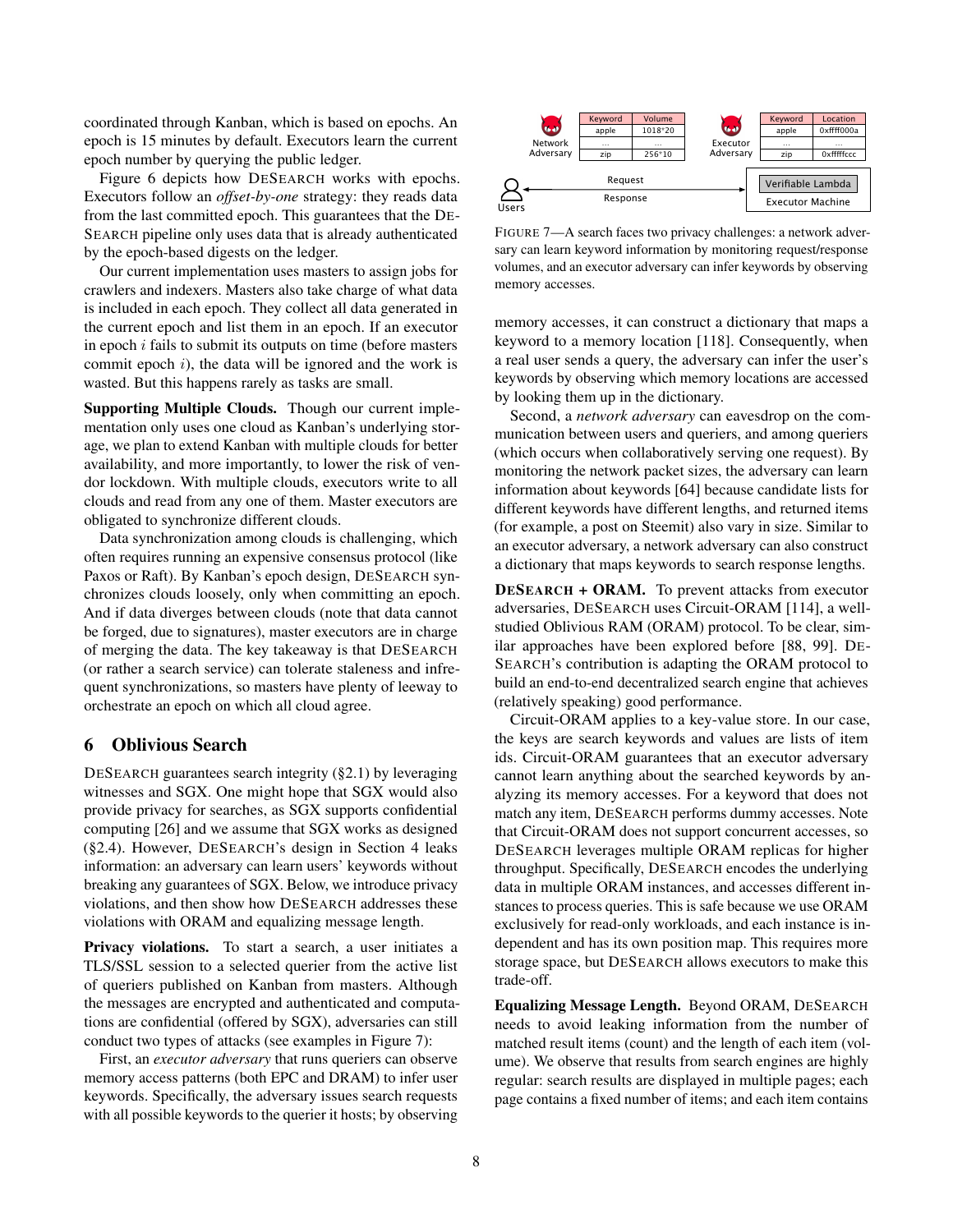<span id="page-8-1"></span>

| <b>DESEARCH Components</b>           | Language | <b>Total LoC</b> |
|--------------------------------------|----------|------------------|
| Openbazaar Crawler                   | Golang   | 178              |
| <b>Steemit Crawler</b>               | Python   | 190              |
| Indexer                              | $C++$    | 592              |
| <b>Ouerier</b>                       | $C++$    | 638              |
| Master                               | $C++$    | 3, 126           |
| Verifier                             | Python   | 1720             |
| Kanban                               | $C++$    | 618              |
| <b>DESEARCH LibOS</b>                | $C++$    | 13,851           |
| Search Engine Library (Sphinx [36])  | $C++$    | 88, 345          |
| <b>ORAM Library (ZeroTrace [99])</b> | $C++$    | 4,838            |
| Crypto Library (OpenSSL)             | $C/C++$  | 3,437            |

FIGURE 8—Lines of code of each component in DESEARCH.

a link (e.g., URL) and a small content snippet highlighting the keywords. Therefore, DESEARCH equalizes result lengths by returning a fixed number of entries for each search request, and each entry has a 256-byte summary of the original contents. Our mini-survey shows that more than 80% of search result entries from Google are within 256 bytes. DESEARCH hides the counts and volume of keywords by padding search queries to the same length and limiting the number of keywords to 32 (the maximum supported by Google).

## <span id="page-8-0"></span>7 Implementation

System Components. We implement our own crawlers that parse raw data from Steemit and OpenBazaar. The Steemit crawlers continue to aggregate the data appended to the Steem blockchain, and the OpenBazaar crawlers pretend to be Open-Bazaar peers to obtain the online shopping items. We use the tokenizer from the Sphinx v2.0 [\[36\]](#page-13-34). Since we need to manage index and digest database oursevles, we build our own index management and support oblivious index management via ORAM and customized distributed searches. We use Intel SGX SDK to implement the three-sandbox verifable lambda abstraction. In particular, our current implementation uses three enclaves, which enforces hardware-level isolation between witness validation/generation and search function execution. We implement Kanban based on Redis v3.2 and deploy it on a public cloud. We use a standalone machine to simulate the append-only ledger system by providing APIs to read and write on-ledger data. The rest of DESEARCH's components are shown in [Figure 8.](#page-8-1)

Parameter Tuning. We initialize the Circuit-ORAM setup for indexes with 512-byte ORAM block size, and another Circuit-ORAM instance for content summaries with 256-byte ORAM block size. We overlap their operations to minimize the latency. For the queriers, we add an inode layer as an indirection to reference the real indexes. Using two blocks as the inodes, it is enough to accommodate keywords with 64KB mapping list (the maximum length of a Steemit mapping list we found is 48KB, and that of OpenBazaar's is less than 4KB). As 99th percentile of the crawled items are shorter

<span id="page-8-2"></span>

|                        | <b>Shard Size</b> |             |                   |  |
|------------------------|-------------------|-------------|-------------------|--|
| <b>Metrics</b>         | 10K               | 100K        | 1M                |  |
| <b>SGX</b> Load Time   | 4s                | 18s         | 127s              |  |
| <b>ORAM Setup Time</b> | 10s               | 104s        | 1019 <sub>s</sub> |  |
| Response Time          | 14 <sub>ms</sub>  | 46ms        | 273ms             |  |
| <b>DRAM</b> Required   | 13MB              | 31MB        | 296MB             |  |
| <b>SGX EPC Used</b>    | 79MB              | <b>80MB</b> | 86MB              |  |

FIGURE 9—Execution time and memory usage of a DESEARCH querier under different shard sizes. SGX load time includes fetching the latest version of index/digest files from Kanban and in-enclave deserialization. ORAM setup time includes initializing two Circuit-ORAM instances, namely, inverted indexes and content digests.

than 512 bytes, these raw data items are directly stored in the index block to reduce the storage overhead.

We experiment with different data setups to help determine what size of data shard is more suitable for a desktop-side querier, as shown in [Figure 9.](#page-8-2) We assign 1M data items to each querier because it incurs mild memory overhead (without exceeding SGX physical memory capacity) and its response time is acceptable (within 1 second).

Finally, the Kanban epoch value is set to 15 minutes, because almost all existing distributed ledger/blockchain systems yield a new block within this period [\[22\]](#page-13-35). This is enough for verifiers to summarize the data snapshot on Kanban within an epoch. For shorter epochs, one could use an incremental hash function [\[57\]](#page-14-18) to create the digest incrementally throughout the epoch instead of starting at the end of it.

Side-Channel Defenses. DESEARCH uses the formally verified cryptographic library HACL $\star$  v0.2.1 [\[123\]](#page-16-11) which is resistant to digital (cache and timing) side channels. Particularly, we borrow its Ed25519 implementation that contains no secret-dependent memory access and branch conditions against speculative attacks [\[67\]](#page-14-19) and branch prediction attacks [\[81\]](#page-15-21). We integrate ORAM into index management using a ZeroTrace [\[99\]](#page-15-3). For ORAM block encryption, we choose AES-NI-based AES-128-GCM. AES-NI is purportedly side-channel resistant according to Intel [\[76\]](#page-14-20). Finally, we use the OpenSSL library [\[23\]](#page-13-36) with the latest patch from Intel (commit f74c8a4) to mitigate hardware vulnerabilities (e.g., power-based fault injection [\[111\]](#page-16-7)).

Limitations. DESEARCH's current implementation only supports full-text search. The links of images, audio, or video, encoded in the texts may be hosted in other unverified servers. DESEARCH does not guarantee their integrity.

## 8 Evaluation

Our evaluation answers the following questions:

- What is the overall serving performance of DESEARCH when dealing with the whole dataset, in terms of end-toend latency, throughputs, and scalability? [\(§ 8.1\)](#page-9-0)
- How long does it take to verify a search results with respect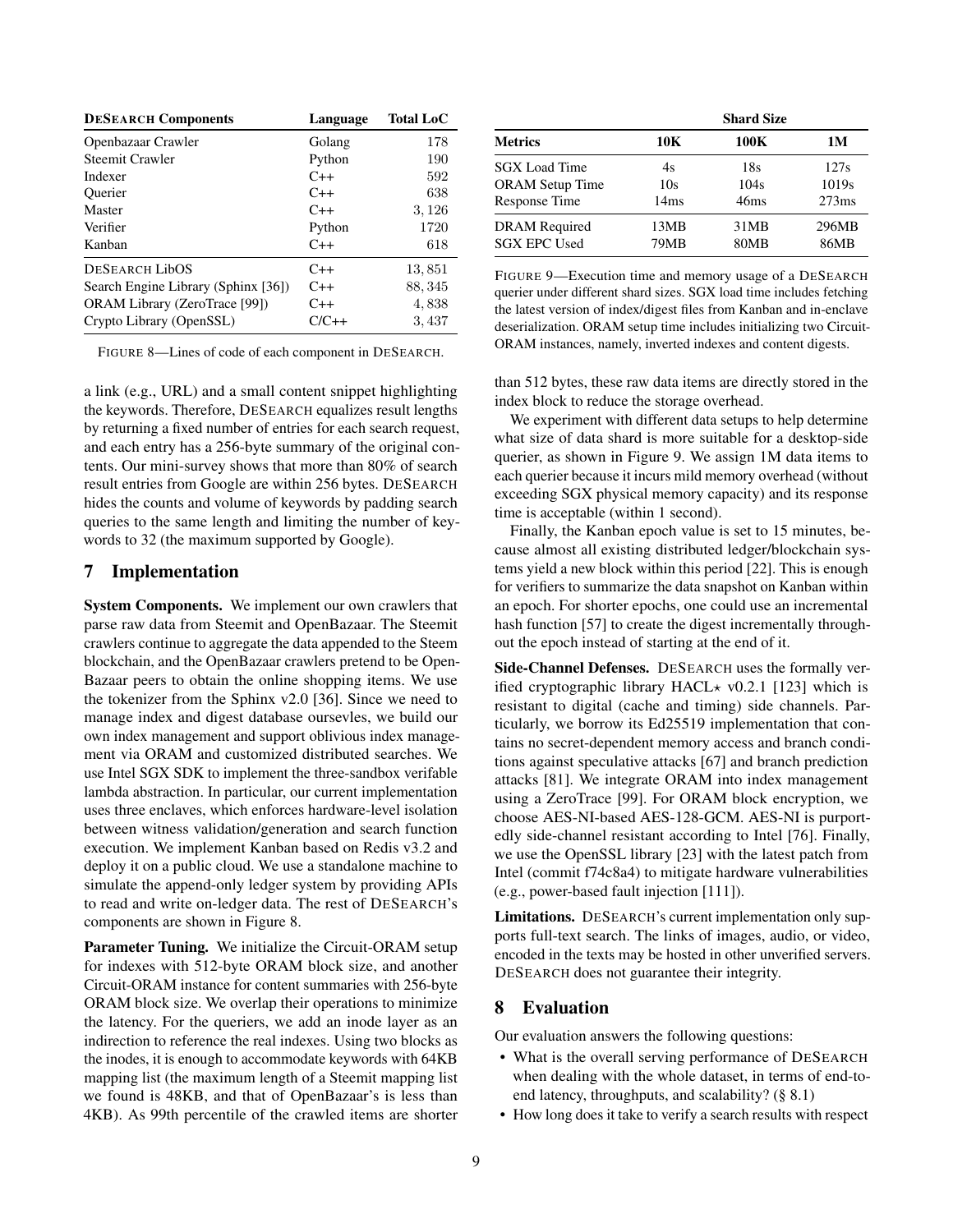<span id="page-9-1"></span>

FIGURE 10—Evaluating DESEARCH w.r.t scalability and failure tolerance in a decentralized environment. In (a), each replica consist of 82 distributed instances. The failure tolerance experiments (b and c) use a 4-replica setup and collect 2-hour throughput variation and failure rates.

to soundness and completeness? [\(§ 8.2\)](#page-10-0)

• Does DESEARCH tolerate executors joining, leaving, or failing frequently? [\(§ 8.3\)](#page-10-1)

Experimental Setup. We deploy DESEARCH on 15 SGXenabled machines, with 8-core Intel i7-8700 CPU at 3.20GHz, 16GB DRAM, 128MB processor reserved memory ( $\approx$  94MB EPC), on Ubuntu 16.04 LTS, Linux kernel 4.13.0, and microcode version 0xd6. We run enough querier instances on each machine without reaching the physical memory limit (no swap space used), and each instance is seen as an executor.

To build a decentralized DESEARCH network, we also use cloud-based virtual machines to add more executors. We run DESEARCH using simulation mode and add the latency obtained from the microbenchmark (see [§ 8.1,](#page-9-0) Overhead Analysis). To simulate a geo-distributed environment, we use the global ping statistics [\[16\]](#page-13-37) to emulate the latency amongst executors. It takes around 237ms on average to establish a private session using Kanban's mailbox (using executor's public key). Our evaluation does not include this overhead, since a user or an executor can reuse a session to avoid this costly overhead coming from frequent session re-establishment.

#### <span id="page-9-0"></span>8.1 Serving Performance

Search on Steemit Dataset. Steemit [\[39\]](#page-13-9) is a decentralized blogging and social media service built upon the Steem blockchain [\[38\]](#page-13-0), which rewards users with the cryptocurrency Steem Dollars (SBD) for publishing and curating content. We run 50 DESEARCH crawlers on SGX-enabled desktops to constantly update Kanban with the latest posts from the Steem blockchain. As the time of evaluation, we altogether fetched 81,681,388 posts, distributed across 952 epochs (nearly 10 days) leading to around a 234GB Steemit dataset. Simultaneously, we run 50 indexer instances to build indexes using the data from Kanban. It takes 108s for an indexer to fetch 100K items from Kanban, and 88s to generate the corresponding indexes. The indexers further remove 659 stopwords based on Google stopword list [\[41\]](#page-13-38), and therefore yields a total of 294K keywords for an inverted index. All of this results in witnesses totaling 21.31GB.

To offer search for the complete Steemit dataset (234GB), we run 82 instances of DESEARCH queriers, each managing 1 million data items (namely, Steemit posts) with witness generation and ORAM enabled. We measure the end-to-end latency by randomly choosing queriers to collect all results, and sending 10,000 single-keyword search requests to saturate the queriers. The average end-to-end latency is 205ms, and the worst end-to-end latency is 706ms. This latency is reasonable for a search engine. The throughput is 43 requests/sec (this corresponds to 3.7M requests/day). Although the measured throughput is relatively low, we expect that a decentralized network can achieve higher throughput as more executors join (see "Scalability" below).

Search on OpenBazaar Dataset. OpenBazaar (OB) [\[28\]](#page-13-8) is a decentralized e-commerce platform where individuals can freely trade goods with no interference from a middleman. The OB frontend provides an API [\[6\]](#page-13-27) for a customized search engine to update the shop contents by crawling IPFS [\[58\]](#page-14-1), an append-only storage for OB's shopping lists. Because OB allows sellers to remove listings that are no longer available (e.g., sold out or discontinued), we do not crawl the stale listings from IPFS. At the time of evaluation, it has an average of 21K listings on sale per day, and hence we only use one of DESEARCH's executors to support the search. The latency for searching OB's dataset is 37ms, while the throughput is 53 requests/sec. Everyone who has an SGX machine can reuse the indexes on Kanban, build the search for OB in about 3 minutes, and quickly support other peers in need.

Overhead Analysis. How does trusted hardware, the witness mechanism, and oblivious protections affect the search performance? To answer this question, we measure the overhead breakdown of one querier instance managing 1M data items. For each experiment, we run ab for 5min and search the most popular keywords in the dataset, which can be considered as the worst-case scenario for DESEARCH. [Figure 11](#page-10-2) shows the average latency and average throughput for multi-keyword searches. The latency is proportional to the number of search keywords as it requires fetching more rounds of index blocks from the Circuit-ORAM server and finding intersecting re-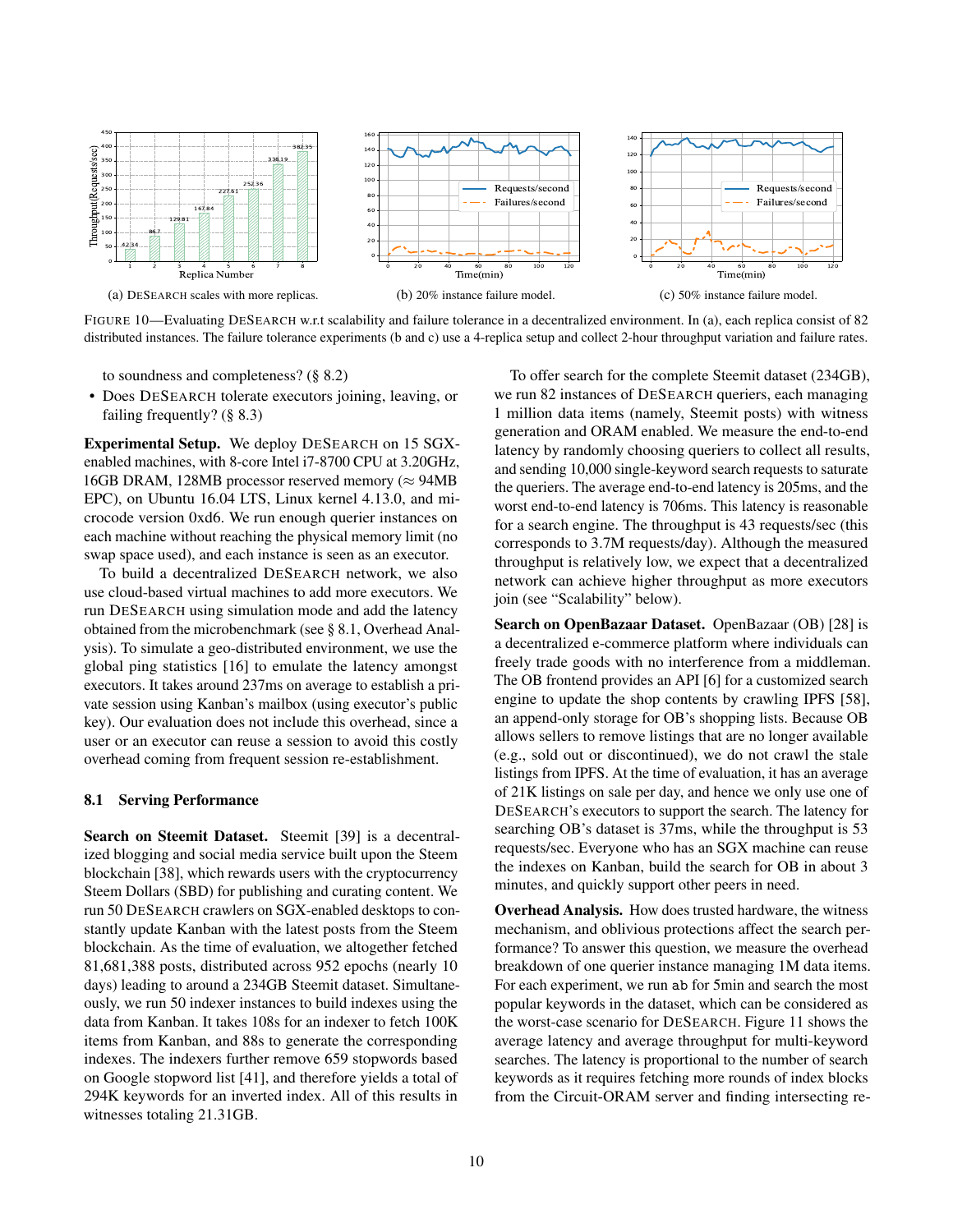<span id="page-10-2"></span>

FIGURE 11—Latency and throughput with the overhead broken out with increasing numbers of search keywords. The test uses top 5 frequently used keywords for search, hence showing the worst-case performance. Vanilla is a native DESEARCH querier with indexes for 1 million data items without using SGX protection. SGX represents the SGX LibOS-based isolation; Witness represents the lambda confinement; ORAM represents the Circuit-ORAM construction.

sults.

Putting a querier into SGX with DESEARCH's lambda enforcement adds 107% overhead in latency and 102% overhead in throughputs. This is because each network I/O requests must issue an ocall (a context switch between SGX enclave and user-space) in DESEARCH's egress sandbox. In the future, we can optimize DESEARCH with asynchronous ocalls as studied in SCONE [\[55\]](#page-14-21). The witness generation consists of hashing the lambda's inputs and outputs with SHA-256, and signing this witness with Ed25519. The witness generation only imposes 1% overhead. Finally, we find that the dominating factor is Circuit-ORAM, which incurs 148% ∼ 446% performance overhead. While this overhead is considerable, it gives strong privacy guarantees against the executor adversary that controls the lambda.

Historical statistics [\[19\]](#page-13-39) show that 71.3% search queries do not exceed four keywords. Four-keyword ORAM-based searches in DESEARCH incur 811ms latency, which is acceptable in a human interactive process.

Scalability. To evaluate if DESEARCH can scale horizontally, we measure the overall throughput while increasing the number of DESEARCH replicas, each of which consist of 82 Steemit queriers. As shown in [Figure 10a,](#page-9-1) the throughput of the deployed network increases linearly with the number of replica servers. By supporting 380 requests/sec, DESEARCH can handle at least 32 million requests per day.

According to Alexa traffic analysis [\[1\]](#page-13-40), Steemit has 30K daily users, and each of them has at least 2 visits per day. Because of the fact that Steemit is one of the top 5 popular decentralized services [\[37\]](#page-13-41), this means that our current DE-SEARCH implementation is able to support up to 540 different

<span id="page-10-3"></span>

|                           | <b>Native</b>     | <b>Verifier-based</b> | <b>Speedup</b> |
|---------------------------|-------------------|-----------------------|----------------|
| <b>Soundness</b>          |                   |                       |                |
| Witness Download          | 437s              |                       |                |
| Signature Verification    | 273s              |                       |                |
| <b>Completeness</b>       |                   |                       |                |
| Witness Tree Verification | 512s              |                       |                |
| <b>Final-Phase Verify</b> |                   |                       |                |
| Verifier Interaction      | 0s                | 1.0s                  |                |
| Signature Verification    | 0s                | 0.3s                  |                |
| <b>Total Time</b>         | 1231 <sub>s</sub> | 1.3s                  | $94'$ /x       |

FIGURE 12—User-side verification cost comparison between native and verifier-based delegated verification.

decentralized services concurrently.

#### <span id="page-10-0"></span>8.2 Verification Cost

A user verifies the final results holding:

- the root digests retrieved from the ledger,
- the public keys of all executors from DESEARCH masters,
- several witnesses from queriers and the rest of the related witness from Kanban.

The first two can be prefetched and therefore can be deemed an offline cost. [Figure 12](#page-10-3) shows the user-side costs of different verification choices for a single-keyword search.

In the native verification, a user verifies the search results on her own. To verify soundness, it takes 437s to download witnesses from Kanban, and 273s to check the signatures using Ed25519. For completeness, the user first ensures the witnesses from Kanban are consistent with the digests from the ledger, and then breadth-first traverses the connected witness tree from search results to indexes to items. It takes 521s to finish this verification. The verifier code can be installed locally to automate this process.

In the verifier-based verification, a user sends the received witnesses to verifiers. The optimization opportunity is that queriers share indexes in common within an epoch, and hence the verification effort can be reused. The user only needs to verify the witnesses in the private domain, which are the 82 witnesses from queriers. It only takes 1.0s to interact with a verifier and 0.3s for hash and signature verifications.

### <span id="page-10-1"></span>8.3 Failure Tolerance

To simulate failure, we use an online/offline list to maintain each executor's status. Statistically speaking, we assign 80% executors with online time more than one epoch (15 min) and 20% staying online for less than one epoch. If a querier does not respond in time, the client issues a retry after a timeout (3s). Dead executors are removed from the active list when the epoch is updated, and they will come back alive and re-join DESEARCH network again. If the remaining online executors fail to comprise a complete dataset, the client will receive a failure. This test use 4 replicas, where each instance still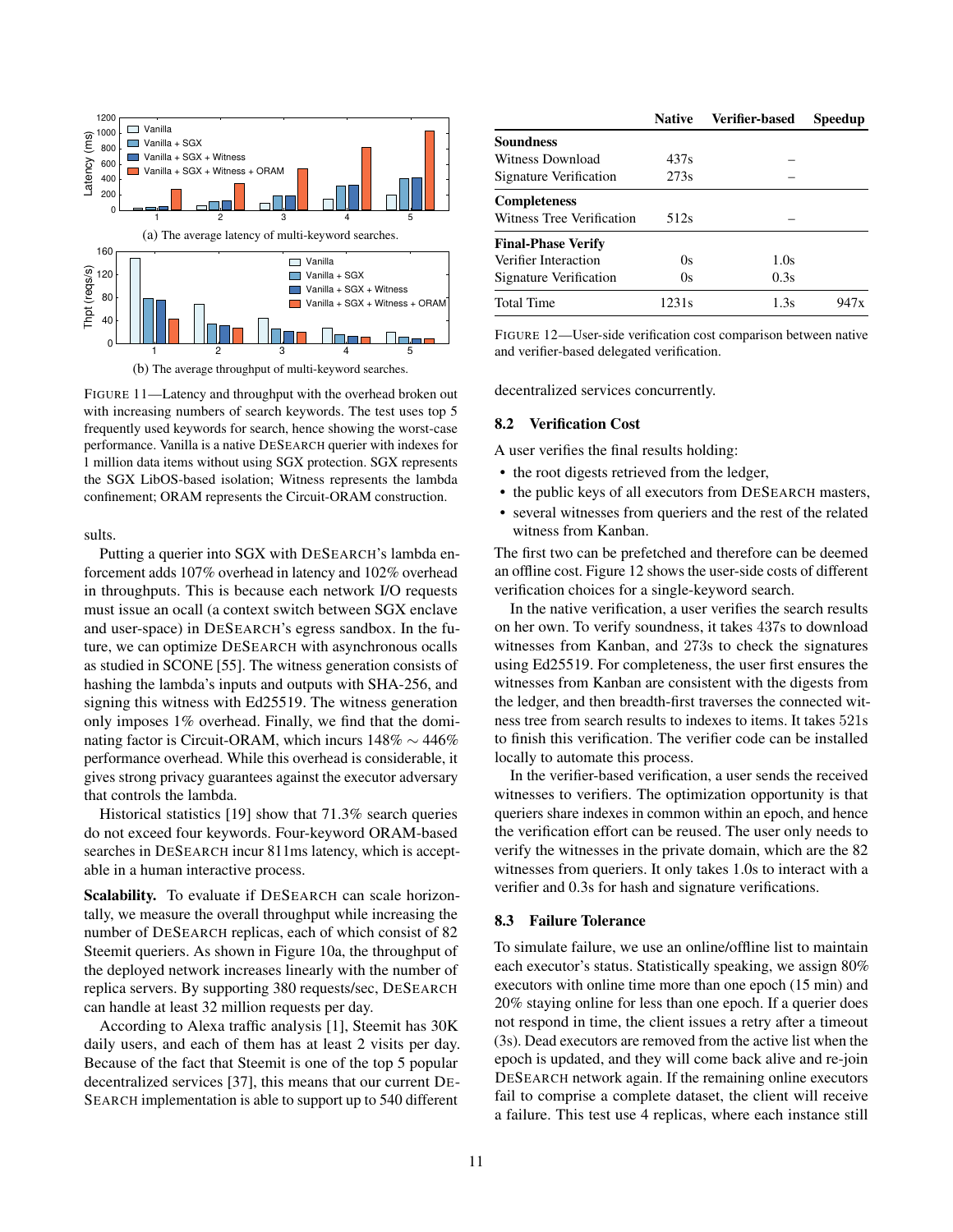handles one million data items.

We collect the variation of throughput and failure rates under different situations using 2 hours of experiments. In [Figure 10b,](#page-9-1) we observe DESEARCH's throughput varies between 130 requests/sec and 160 requests/sec, and the failure rate is below 10 per second. [Figure 10c](#page-9-1) shows another extreme situation where 50% of executors fail within one epoch. We observe the throughput still remains around 130 requests/sec while the failure rates rise to 15 per second on average.

## <span id="page-11-1"></span>9 Discussion

Incentive Model. Like existing decentralized systems [\[94,](#page-15-1) [116\]](#page-16-1), DESEARCH relies on volunteers to offer service availability. To encourage TEE owners to join in DESEARCH, we hence discuss a possible incentive model, inspired by Teechain [\[84\]](#page-15-22) that harnesses TEE as a deposit bank, where a cryptocurrency owner can securely transfer tokens from a blockchain to an offline TEE enclave. Our observation is that currently Steem Dollars (SBD) flow from readers to mostly popular post authors. Our incentive model, instead, transfers SDB from readers  $\rightarrow$  queriers  $\rightarrow$  indexers  $\rightarrow$  crawlers  $\rightarrow$ authors, where anyone who uses data from others *pays* for the data usage. Our witness is a natural evidence for this usage. The more TEE computing power an executor contributes, the more cryptocurrency it gains as rewards. Introduing such an incentive model also helps mitigate the DoS attacks as the attack has to pay the executor.

System Bootstrap. To bootstrap DESEARCH, any executor with TEE can become a master, as long as it downloads the code of master and runs the code within the TEE enclave. The master's initialization will generate a pair of public/private keys. The former is recorded on the ledger for public availability, and the latter is kept within the enclave, being DE-SEARCH's root key. Any party can use TEE remote attestation mechanism [\[77\]](#page-14-22) to verify the genuineness of the root key. The master then registers itself in the active list on Kanban. More executors (say, 21) are required to join in and be assigned masters to start the epoch. Executors that join later will be finally assigned search lambdas to provide the search service.

Storage and Network Cost. DESEARCH assumes a public Kanban that provides large storage and high bandwidth. Using Amazon's 32GB-RAM EC2 T2 instance price as of November 2020, DESEARCH costs about \$10 US dollars per day. However, the cost can be amortized over 30K users per day if we assume enough users are using DESEARCH [\(§ 8.1\)](#page-9-0), for a total of less than 0.033 cents per user each day.

Extending DESEARCH to Other Functionalities. The architecture of DESEARCH is not limited to the search scenario. The nature of the stateless design in DESEARCH lambda allows it to be extended to more decentralized services. For example, it is intuitive to extend our architecture for verifiable recommendation for OpenBazaar, the online shopping case.

A user can verify that the advertisements are chosen based on his interest, without infiltrating any opaque intention. To protect user's privacy, such a decentralized recommender system would require more care such as differential privacy.

Resistance on the Supply-chain Attack. To resist recent notorious supply chain attacks (e.g., SolarWinds Attack [\[35\]](#page-13-42)), DESEARCH should provide ene-to-end verifiablity from source code to lambda image. Thanks to Reproducible Builds [\[31\]](#page-13-43), the correctness of DESEARCH results can be audited via the trail of updates of the lambda software. It is possible to place a compiler (bootstrap trust via Diverse Double-Compiling [\[115\]](#page-16-12) against Trusting Trust attacks [\[108\]](#page-16-13)) inside an verifiable lambda, and use the generated witness to verify the code of the lambda.

Other Use Cases. DESEARCH, being an infrastructure, can be used as "watchdog" for other search services. In the "covert adversar" threat model, the adversary can act maliciously provided that it is not being caught (otherwise would have significant financial loss or legal implications). Users can continue to use an existing search engine, and cross-validate the results with a system like DESEARCH in the background and off the critical path, or potentially as a spot check rather than on every search query. This presupposes that the centralized search engine is willing to public algorithms for crawling, indexing, ranking, etc.

Higher Throughputs. Achieving higher throughputs for decentralized systems is an exciting topic. The current throughput of an DESEARCH executor is limited due to the use of Circuit-ORAM, which inherently lacks concurrency support. We also tried array-based ORAM, such as Square-Root ORAM (SQRT-ORAM) [\[109\]](#page-16-14). Our experience with SQRT-ORAM does incur little slowdown to throughputs, but its reshuffling phase introduces 11.8s downtime for every 2000 requests for a querier. To hide this downtime, PRO-ORAM [\[109\]](#page-16-14) suggests using multiple instances. However, this would incur more than 12GB memory overhead. We think it is not suitable for a client-side machine. Our lesson is that although our implementation is limited by Circuit-ORAM, the decentralized replicas actually contribute to acceptable throughputs (see [Figure 10a\)](#page-9-1).

# <span id="page-11-0"></span>10 Related Work

Decentralized Search Engines. There have been efforts in building decentralized search services. YaCy [\[47\]](#page-14-5) is a peerto-peer distributed search project since 2004. It enables decentralized indexes generation and allows these indexes to be shared between peers. It implicitly assumes honest peers, which does not hold true in a realistic decentralized environment. Presearch [\[29\]](#page-13-23) leverages a blockchain to provide decentralized search. Its design choice inherits blockchains downsides (e.g., wasteful replicas, privacy breaches). The Graph [\[20\]](#page-13-26) is an indexing protocol to search over decentralized stor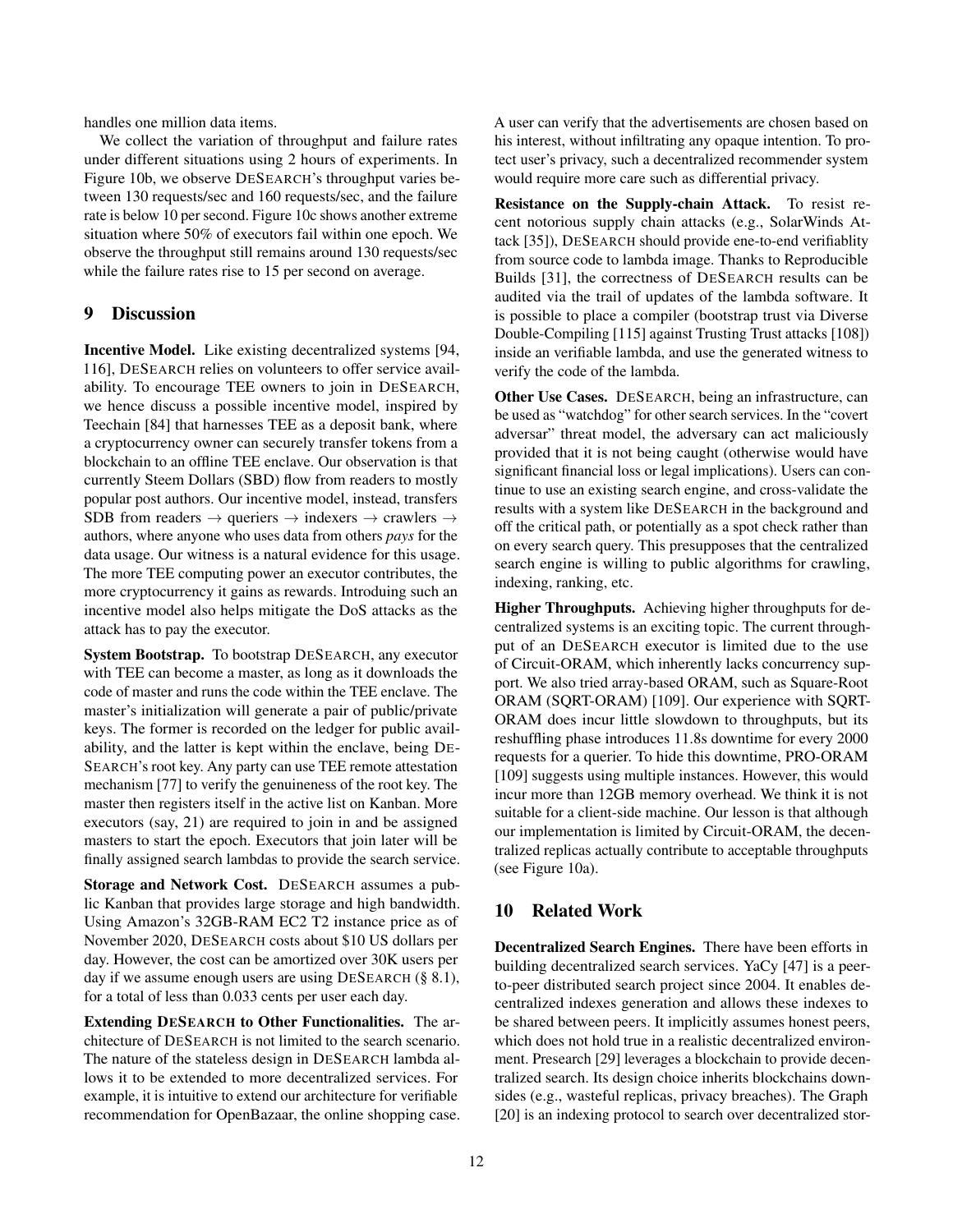age (e.g., Ethereum and IPFS). Similar to DESEARCH, The Graph utilized a volunteer network; however, it lacks privacy for the search process, and relies on determinism for result verification. By contrast, DESEARCH is the first decentralized search engine that addresses the challenges of both verifiability and privacy. Dory [\[69\]](#page-14-6) is a decentralized oblivious search system atop the file system. Dory on its own does not return the files, nor rank results, both of which are crucial to the real search. DESEARCH provides privacy for keyword-based data retrieval, ranking and returning results to end users.

Verifiable Search Engines for Decentralized Services. There is an increasing interest in providing verifiable search for decentralized services, due to the diversified usages of decentralized applications (see [Figure 1\)](#page-0-0). For verifiable blockchain searches, vChain [\[117\]](#page-16-3) adopts authenticated data structures (ADS) while GEM<sup>2</sup>-Tree [\[120\]](#page-16-4) explores on-chain indexes. Compared with DESEARCH, vChain and GEM<sup>2</sup>-Tree only support range-based searches, whereas DESEARCH provides general-purpose full-text search and offers verifiability via witness-based dataflow tracking. IPSE [\[24\]](#page-13-25) provides search over a public decentralized storage—IPFS [\[58\]](#page-14-1) and allows users to validate the correctness of the returns results via hash-based content addressability. Freenet [\[14\]](#page-13-44) is an anonymous file sharing network (similar to BitTorrent, providing hash-based file verifiability) but is not search oriented. One should know the file's seed to retrieve the file, but not necessarily search all files that contain a particular content. BITE [\[88\]](#page-15-4) offers trustworthy Bitcoin transaction searches by deploying an enclave at a Bitcoin full node. Although IPSE, Freenet and BITE can provide correct results for users (*soundness* in DE-SEARCH), they lack *completeness* for the final results, which is critical for search because missing results can make the search service vulnerable to censorship [\[40\]](#page-13-5). In comparison, DESEARCH witnesses also guarantee search completeness with respect to the latest committed epoch.

Private Search Engines with TEE. TEE is a hot topic for providing private search. To hide users' search intention, X-Search [\[92\]](#page-15-6) utilizes a cloud-side TEE proxy while Cyclosa [\[96\]](#page-15-7) adopts browser-side TEE proxies. X-Search and Cyclosa are metasearch engines (a proxy between users and a search engine) which reveals query keywords and results to search providers, whereas DESEARCH is a complete search engine that provides privacy by combining TEE and ORAM. A long line of prior works (Opaque [\[122\]](#page-16-15), OCQ [\[70\]](#page-14-23), ZeroTrace [\[99\]](#page-15-3), Oblix [\[91\]](#page-15-5), Obliviate [\[50\]](#page-14-24), POSUP [\[74\]](#page-14-25), etc.) have explored TEE and ORAM combination to protect search process privacy. Similar efforts have been made by combining symmetric searchable encryption (SSE) and TEE (e.g., Rearguard [\[107\]](#page-16-2)), or private information retrieval (PIR) and TEE (e.g., SGX-IR [\[104\]](#page-15-23)). DESEARCH can benefit from these private search techniques to better protect decentralized search services.

Secure Big-data Systems with TEE. Many systems have leveraged TEE for big-data computation [\[59,](#page-14-26) [75,](#page-14-12) [101\]](#page-15-13) and big-data analytics [\[70,](#page-14-23) [98,](#page-15-24) [122\]](#page-16-15). VC3 [\[101\]](#page-15-13) secures a mapreduce framework with TEE, and Opaque [\[122\]](#page-16-15) protects SQL queries for Spark SQL. Different from VC3 and Opaque, DESEARCH is facing a dynamic computation graph. As the number of alive executors change over time, DESEARCH applies witnesses to verify the correctness of the ad-hoc tasks. Ryoan [\[75\]](#page-14-12) provides distributed sandboxes for private data computation. Compared with Ryoan, DESEARCH offers publicly verifiable witnesses for reusable intermediate data and effectively reduces the verification cost (see [§ 8.2\)](#page-10-0).

Other TEE-based Systems for Decentralized Services. TEE have been used to build a data feed service for blockchain (or oracle) [\[121\]](#page-16-16), off-chain smart contracts [\[68\]](#page-14-27), Bitcoin fast payment channel [\[84\]](#page-15-22), and online-service sharing [\[87\]](#page-15-25). They differ from DESEARCH in their purpose and functionality.

TEE and Serverless Computing. DESEARCH's verifiable lambda notion is inspired by today's serverless computing. DESEARCH extends this notion from centralized cloud-based computing to decentralized computing. S-FaaS [\[51\]](#page-14-28), T-FaaS [\[61\]](#page-14-29), Clemmys [\[110\]](#page-16-17) are TEE-based serverless systems that protect serverless workloads with TEE. Instead, DESEARCH utilizes epoch-based Kanban and TEE-generated witnesses to maintain and verify the state of the (stateless) TEE lambdas.

New Decentralized Systems. Recently, some new architectures of decentralized systems have been proposed to address the limitations (low-throughput, resource waste, lack of privacy) of conventional decentralized ledgers or blockchain. Algorand [\[73\]](#page-14-30) and Blockene [\[100\]](#page-15-26) propose new consensus protocols to achieve a high-throughput. Omniledger [\[79\]](#page-15-27) and Protean [\[52\]](#page-14-31) introduce sharding to scale out the blockchain. Similarly, DESEARCH shards executors to different roles, and offloads states to Kanban to achieve high scalability.

# 11 Conclusion

DESEARCH is the first decentralized search engine to support existing decentralized web applications, while guaranteeing verifiability owing to its verifiable *witness* mechanism and offering end-to-end privacy for query keywords and search results. DESEARCH achieves good scalability and minimizes fault disruptions through a novel architecture that decouples the decentralized search process into a pipeline of verifiable lambdas and leverages a global and highly available Kanban storage service to exchange messages between lambdas. We implement DESEARCH on top of Intel SGX machines and evaluate it on two decentralize systems: Steemit and Open-Bazaar. Our evaluation shows that DESEARCH can scale linearly with the number of workers (executors) and can achieve the stringent subsecond latency required for a search engine to be widely usable.

## Acknowledgments

We sincerely thank the anonymous reviewers (including at OSDI 2020) for their helpful and constructive comments,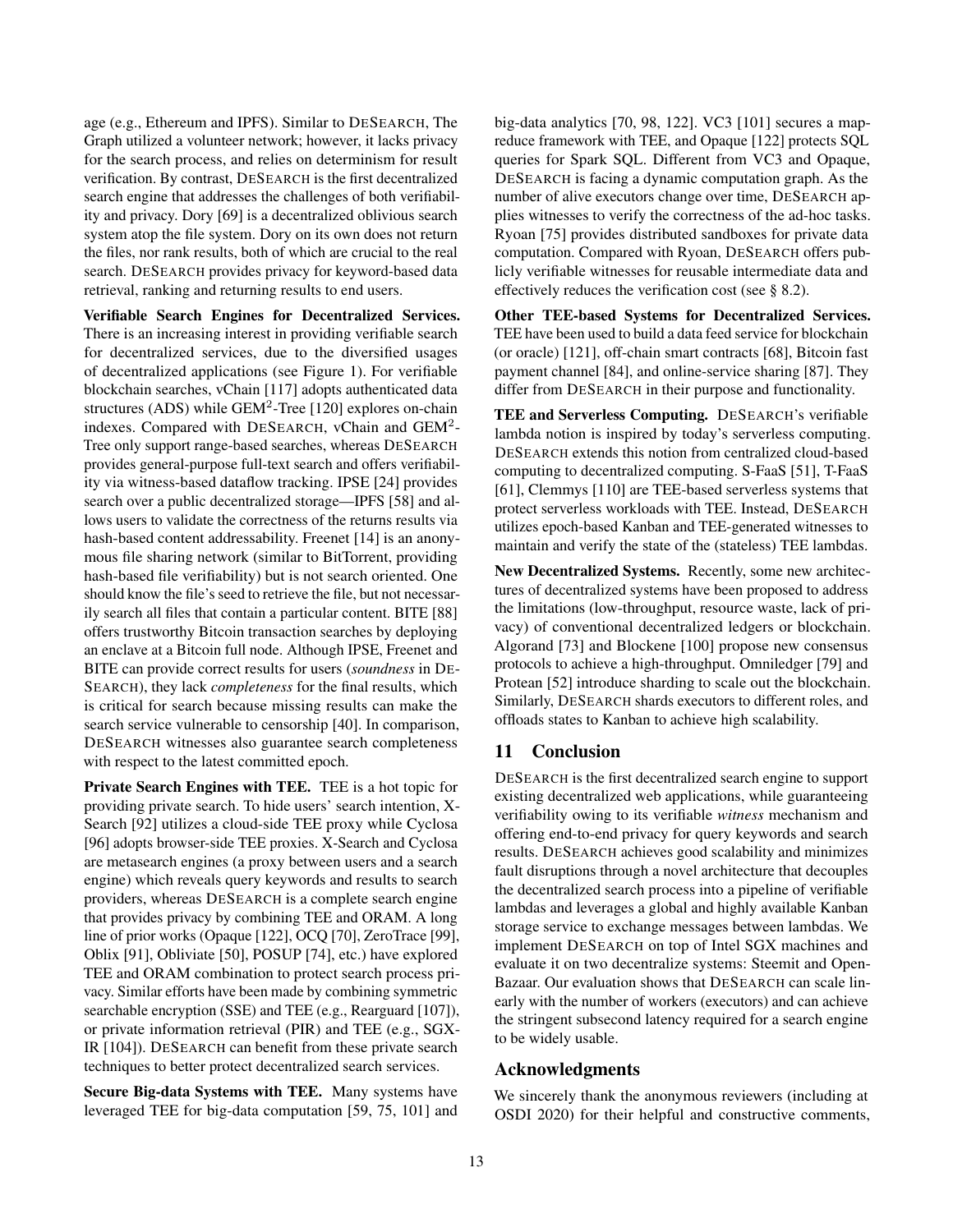and our shepherd Marko Vukolic who greatly helps improve this paper. We also thank Sajin Sasy for discussing about ORAM. This work was supported in part by National Key Research and Development Program of China (No. 2020AAA0108502), China National Natural Science Foundation (No. 61972244, U19A2060, 61925206, 61732010). Sebastian Angel was funded by NSF Award 2045861 and DARPA contract HR0011-17-C0047.

## References

- <span id="page-13-40"></span>[1] Alexa - competitive analysis, marketing mix and traffic. <https://www.alexa.com/siteinfo/steemit.com>.
- <span id="page-13-14"></span>[2] Augur. <https://www.augur.net/>.
- <span id="page-13-28"></span>[3] Blockstamp openbazaar explorer. [https://bazaar.](https://bazaar.blockstamp.market/) [blockstamp.market/](https://bazaar.blockstamp.market/).
- <span id="page-13-20"></span>[4] Cam4 live-streaming adult site exposed 7tb records publicly. [https://www.2-spyware.com/cam4-live](https://www.2-spyware.com/cam4-live-streaming-adult-site-exposed-7tb-records-publicly)[streaming-adult-site-exposed-7tb-records](https://www.2-spyware.com/cam4-live-streaming-adult-site-exposed-7tb-records-publicly)[publicly](https://www.2-spyware.com/cam4-live-streaming-adult-site-exposed-7tb-records-publicly).
- <span id="page-13-4"></span>[5] Censorship by google. [https://en.wikipedia.org/](https://en.wikipedia.org/wiki/Censorship_by_Google) [wiki/Censorship\\_by\\_Google](https://en.wikipedia.org/wiki/Censorship_by_Google).
- <span id="page-13-27"></span>[6] Content discovery on OpenBazaar. [https://openbazaar.](https://openbazaar.org/blog/decentralized-search-and-content-discovery-on-openbazaar/) [org/blog/decentralized-search-and-content](https://openbazaar.org/blog/decentralized-search-and-content-discovery-on-openbazaar/)[discovery-on-openbazaar/](https://openbazaar.org/blog/decentralized-search-and-content-discovery-on-openbazaar/).
- <span id="page-13-32"></span>[7] Crawl stats report - search console help - google support. [https://support.google.com/webmasters/](https://support.google.com/webmasters/answer/9679690) [answer/9679690](https://support.google.com/webmasters/answer/9679690).
- <span id="page-13-21"></span>[8] Data-enriched profiles on 1.2b people exposed in gigantic leak. [https://threatpost.com/data-enriched](https://threatpost.com/data-enriched-profiles-1-2b-leak/150560/)[profiles-1-2b-leak/150560/](https://threatpost.com/data-enriched-profiles-1-2b-leak/150560/).
- <span id="page-13-10"></span>[9] Dtube. <https://d.tube>.
- <span id="page-13-19"></span>[10] Duo search is a search engine for openbazaar. [https://bitcoinist.com/duo-search-is-a](https://bitcoinist.com/duo-search-is-a-search-engine-for-openbazaar/)[search-engine-for-openbazaar/](https://bitcoinist.com/duo-search-is-a-search-engine-for-openbazaar/).
- <span id="page-13-13"></span>[11] Etoro. <https://stocks.etoro.com/>.
- <span id="page-13-6"></span>[12] Facebook is illegally collecting user data, court rules. [https://thenextweb.com/facebook/2018/02/12/](https://thenextweb.com/facebook/2018/02/12/facebook-is-illegally-collecting-user-data-court-rules/) [facebook-is-illegally-collecting-user-data](https://thenextweb.com/facebook/2018/02/12/facebook-is-illegally-collecting-user-data-court-rules/)[court-rules/](https://thenextweb.com/facebook/2018/02/12/facebook-is-illegally-collecting-user-data-court-rules/).
- <span id="page-13-7"></span>[13] Facebook suspends cambridge analytica for misuse of user data, which cambridge denies. [https:](https://www.cnbc.com/2018/03/16/facebook-bans-cambridge-analytica.html) [//www.cnbc.com/2018/03/16/facebook-bans](https://www.cnbc.com/2018/03/16/facebook-bans-cambridge-analytica.html)[cambridge-analytica.html](https://www.cnbc.com/2018/03/16/facebook-bans-cambridge-analytica.html).
- <span id="page-13-44"></span>[14] Freenet. <https://ipfs-search.com/#/search>.
- <span id="page-13-11"></span>[15] Giving social networking back to you - the mastodon project. <https://joinmastodon.org/>.
- <span id="page-13-37"></span>[16] Global ping statistics. [https://wondernetwork.com/](https://wondernetwork.com/pings) [pings](https://wondernetwork.com/pings).
- <span id="page-13-16"></span>[17] Golem network. <https://golem.network/>.
- <span id="page-13-1"></span>[18] Google faces antitrust investigation by 50 us states and territories. [https://www.theguardian.com/technology/](https://www.theguardian.com/technology/2019/sep/09/google-antitrust-investigation-monopoly) [2019/sep/09/google-antitrust-investigation](https://www.theguardian.com/technology/2019/sep/09/google-antitrust-investigation-monopoly)[monopoly](https://www.theguardian.com/technology/2019/sep/09/google-antitrust-investigation-monopoly).
- <span id="page-13-39"></span>[19] Google search statistics and facts 2020. [https://](https://firstsiteguide.com/google-search-stats/) [firstsiteguide.com/google-search-stats/](https://firstsiteguide.com/google-search-stats/).
- <span id="page-13-26"></span>[20] The graph is an indexing protocol for querying networks like ethereum and ipfs. <https://thegraph.com>.
- <span id="page-13-17"></span>[21] Graphite docs. <https://www.graphitedocs.com/>.
- <span id="page-13-35"></span>[22] How many bitcoins are mined everyday? [https:](https://www.buybitcoinworldwide.com/how-many-bitcoins-are-there/) [//www.buybitcoinworldwide.com/how-many](https://www.buybitcoinworldwide.com/how-many-bitcoins-are-there/)[bitcoins-are-there/](https://www.buybitcoinworldwide.com/how-many-bitcoins-are-there/).
- <span id="page-13-36"></span>[23] Intel® software guard extensions ssl. [https://github.](https://github.com/intel/intel-sgx-ssl) [com/intel/intel-sgx-ssl](https://github.com/intel/intel-sgx-ssl).
- <span id="page-13-25"></span>[24] Ipfs search. <https://freenetproject.org/>.
- <span id="page-13-12"></span>[25] Matrix - an open network for secure, decentralized communication. <https://matrix.org/>.
- <span id="page-13-33"></span>[26] Microsoft azure confidential computing. [https://azure.](https://azure.microsoft.com/en-us/solutions/confidential-compute/) [microsoft.com/en-us/solutions/confidential](https://azure.microsoft.com/en-us/solutions/confidential-compute/)[compute/](https://azure.microsoft.com/en-us/solutions/confidential-compute/).
- <span id="page-13-2"></span>[27] The monopoly-busting case against google, amazon, uber, and facebook. [https://www.theverge.com/2018/](https://www.theverge.com/2018/9/5/17805162/monopoly-antitrust-regulation-google-amazon-uber-facebook) [9/5/17805162/monopoly-antitrust-regulation](https://www.theverge.com/2018/9/5/17805162/monopoly-antitrust-regulation-google-amazon-uber-facebook)[google-amazon-uber-facebook](https://www.theverge.com/2018/9/5/17805162/monopoly-antitrust-regulation-google-amazon-uber-facebook).
- <span id="page-13-8"></span>[28] OpenBazaar. <https://openbazaar.org/>.
- <span id="page-13-23"></span>[29] Presearch is a decentralized search engine, powered by the community. <https://www.presearch.io/>.
- <span id="page-13-22"></span>[30] Report: 267 million facebook users ids and phone numbers exposed online. [https://www.comparitech.com/](https://www.comparitech.com/blog/information-security/267-million-phone-numbers-exposed-online/) [blog/information-security/267-million-phone](https://www.comparitech.com/blog/information-security/267-million-phone-numbers-exposed-online/)[numbers-exposed-online/](https://www.comparitech.com/blog/information-security/267-million-phone-numbers-exposed-online/).
- <span id="page-13-43"></span>[31] Reproducible builds are a set of software development practices that create an independently-verifiable path from source to binary code. <https://reproducible-builds.org/>.
- <span id="page-13-24"></span>[32] search poisoning. [https://whatis.techtarget.com/](https://whatis.techtarget.com/definition/search-poisoning) [definition/search-poisoning](https://whatis.techtarget.com/definition/search-poisoning).
- <span id="page-13-29"></span>[33] Searchbizarre. <https://searchbizarre.com/>.
- <span id="page-13-31"></span>[34] Serverless computing. [https://en.wikipedia.org/](https://en.wikipedia.org/wiki/Serverless_computing) [wiki/Serverless\\_computing](https://en.wikipedia.org/wiki/Serverless_computing).
- <span id="page-13-42"></span>[35] The solarwinds orion breach, and what you should know. [https://blogs.cisco.com/security/the](https://blogs.cisco.com/security/the-solarwinds-orion-breach-and-what-you-should-know)[solarwinds-orion-breach-and-what-you-should](https://blogs.cisco.com/security/the-solarwinds-orion-breach-and-what-you-should-know)[know](https://blogs.cisco.com/security/the-solarwinds-orion-breach-and-what-you-should-know).
- <span id="page-13-34"></span>[36] Sphinx: Open source search server. [http://sphinxsearch.](http://sphinxsearch.com/) [com/](http://sphinxsearch.com/).
- <span id="page-13-41"></span>[37] State of the dapps. [https://www.stateofthedapps.com/](https://www.stateofthedapps.com/rankings) [rankings](https://www.stateofthedapps.com/rankings).
- <span id="page-13-0"></span>[38] Steem. <https://steem.com/>.
- <span id="page-13-9"></span>[39] Steemit. <https://steemit.com/>.
- <span id="page-13-5"></span>[40] Steemit censoring users on immutable social media blockchain's front-end. [https://cryptoslate.com/](https://cryptoslate.com/steemit-censoring-users-immutable-blockchain-social-media/) [steemit-censoring-users-immutable-blockchain](https://cryptoslate.com/steemit-censoring-users-immutable-blockchain-social-media/)[social-media/](https://cryptoslate.com/steemit-censoring-users-immutable-blockchain-social-media/).
- <span id="page-13-38"></span>[41] Stop words - words ignored by search engines. [https://](https://www.link-assistant.com/seo-stop-words.html) [www.link-assistant.com/seo-stop-words.html](https://www.link-assistant.com/seo-stop-words.html).
- <span id="page-13-30"></span>[42] Supporting intel sgx on multi-socket platforms. [https://www.intel.com/content/www/us/en/](https://www.intel.com/content/www/us/en/architecture-and-technology/software-guard-extensions/supporting-sgx-on-multi-socket-platforms.html) [architecture-and-technology/software-guard](https://www.intel.com/content/www/us/en/architecture-and-technology/software-guard-extensions/supporting-sgx-on-multi-socket-platforms.html)[extensions/supporting-sgx-on-multi-socket](https://www.intel.com/content/www/us/en/architecture-and-technology/software-guard-extensions/supporting-sgx-on-multi-socket-platforms.html)[platforms.html](https://www.intel.com/content/www/us/en/architecture-and-technology/software-guard-extensions/supporting-sgx-on-multi-socket-platforms.html).
- <span id="page-13-3"></span>[43] A timeline of facebook's privacy issues — and its responses. [https://www.nbcnews.com/tech/social](https://www.nbcnews.com/tech/social-media/timeline-facebook-s-privacy-issues-its-responses-n859651)[media/timeline-facebook-s-privacy-issues-its](https://www.nbcnews.com/tech/social-media/timeline-facebook-s-privacy-issues-its-responses-n859651)[responses-n859651](https://www.nbcnews.com/tech/social-media/timeline-facebook-s-privacy-issues-its-responses-n859651).
- <span id="page-13-15"></span>[44] Tital-advancing the era of accelerated computing. [https:](https://www.olcf.ornl.gov/olcf-resources/compute-systems/titan/) [//www.olcf.ornl.gov/olcf-resources/compute](https://www.olcf.ornl.gov/olcf-resources/compute-systems/titan/)[systems/titan/](https://www.olcf.ornl.gov/olcf-resources/compute-systems/titan/).
- <span id="page-13-18"></span>[45] Welcome to bazaar dog, your scrappy open bazaar search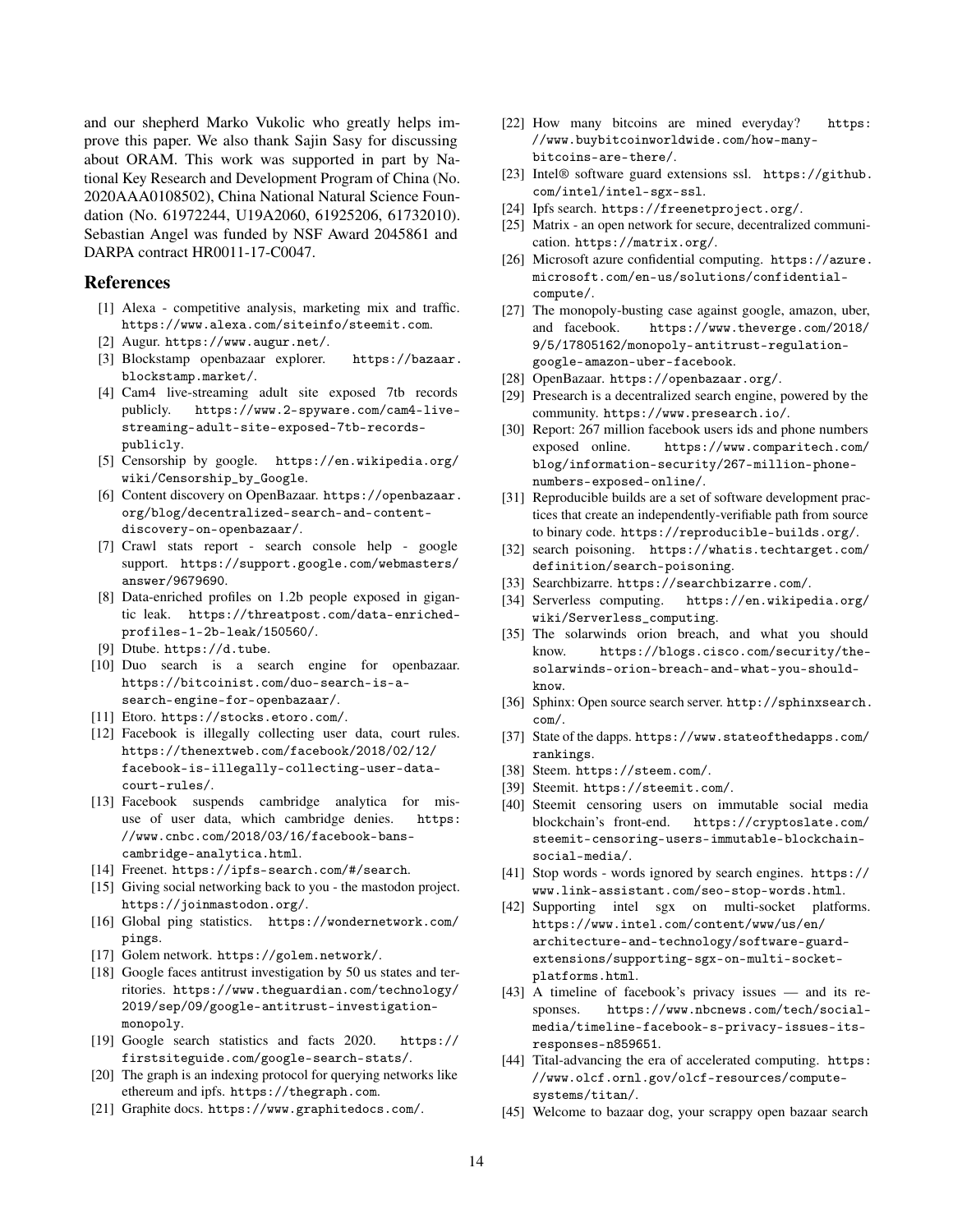provider. <https://www.bazaar.dog/>.

- <span id="page-14-3"></span>[46] Wix.com: Free website builder | create a free website. [https:](https://www.wix.com/) [//www.wix.com/](https://www.wix.com/).
- <span id="page-14-5"></span>[47] Yacy - decentralized search engine. <https://yacy.net/>.
- <span id="page-14-4"></span>[48] Zeronet. <https://zeronet.io/>.
- <span id="page-14-2"></span>[49] Zipcall.io free browser based video calling for everyone. <https://zipcall.io/>.
- <span id="page-14-24"></span>[50] Adil Ahmad, Kyungtae Kim, Muhammad Ihsanulhaq Sarfaraz, and Byoungyoung Lee. Obliviate: A data oblivious filesystem for intel sgx. In *NDSS*, 2018.
- <span id="page-14-28"></span>[51] Fritz Alder, N. Asokan, Arseny Kurnikov, Andrew Paverd, and Michael Steiner. S-faas: Trustworthy and accountable function-as-a-service using intel SGX. In *Proceedings of the ACM Cloud Computing Security Workshop (CCSW)*, 2019.
- <span id="page-14-31"></span>[52] Enis Ceyhun Alp, Eleftherios Kokoris-Kogias, Georgia Fragkouli, and Bryan Ford. Rethinking general-purpose decentralized computing. In *Proceedings of the Workshop on Hot Topics in Operating Systems (HotOS)*, 2019.
- <span id="page-14-11"></span>[53] AMD. AMD Secure Encrypted Virtualization (SEV). [https:](https://developer.amd.com/sev/) [//developer.amd.com/sev/](https://developer.amd.com/sev/).
- <span id="page-14-10"></span>[54] ARM. Arm TrustZone Technology. [https://developer.](https://developer.arm.com/ip-products/security-ip/trustzone) [arm.com/ip-products/security-ip/trustzone](https://developer.arm.com/ip-products/security-ip/trustzone).
- <span id="page-14-21"></span>[55] Sergei Arnautov, Bohdan Trach, Franz Gregor, Thomas Knauth, Andre Martin, Christian Priebe, Joshua Lind, Divya Muthukumaran, Daniel O'Keeffe, Mark L Stillwell, et al. Scone: Secure linux containers with intel sgx. In *Proceedings of the USENIX Symposium on Operating Systems Design and Implementation (OSDI)*, 2016.
- <span id="page-14-0"></span>[56] Randy Baden, Adam Bender, Neil Spring, Bobby Bhattacharjee, and Daniel Starin. Persona: An online social network with user-defined privacy. In *Proceedings of the ACM SIGCOMM Conference*, 2009.
- <span id="page-14-18"></span>[57] Mihir Bellare and Daniele Micciancio. A new paradigm for collision-free hashing: Incrementality at reduced cost. In *Proceedings of the International Conference on the Theory and Applications of Cryptographic Techniques (EUROCRYPT)*, 1997.
- <span id="page-14-1"></span>[58] Juan Benet. Ipfs - content addressed, versioned, p2p file system. *ArXiv*, abs/1407.3561, 2014.
- <span id="page-14-26"></span>[59] Andrea Bittau, Úlfar Erlingsson, Petros Maniatis, Ilya Mironov, Ananth Raghunathan, David Lie, Mitch Rudominer, Ushasree Kode, Julien Tinnés, and Bernhard Seefeld. Prochlo: Strong privacy for analytics in the crowd. In *Proceedings of the ACM Symposium on Operating Systems Principles (SOSP)*, 2017.
- <span id="page-14-9"></span>[60] Benjamin Braun, Ariel J. Feldman, Zuocheng Ren, Srinath T. V. Setty, Andrew J. Blumberg, and Michael Walfish. Verifying computations with state. In *Proceedings of the ACM Symposium on Operating Systems Principles (SOSP)*, 2013.
- <span id="page-14-29"></span>[61] Stefan Brenner and Rüdiger Kapitza. Trust more, serverless. In *Proceedings of the ACM International Conference on Systems and Storage (SYSTOR)*, 2019.
- <span id="page-14-13"></span>[62] Jo Van Bulck, M. Minkin, Ofir Weisse, Daniel Genkin, Baris Kasikci, F. Piessens, M. Silberstein, T. Wenisch, Yuval Yarom, and Raoul Strackx. Foreshadow: Extracting the keys to the intel sgx kingdom with transient out-of-order execution. In *USENIX Security Symposium*, 2018.
- <span id="page-14-14"></span>[63] Jo Van Bulck, Nico Weichbrodt, Rüdiger Kapitza, Frank Piessens, and Raoul Strackx. Telling your secrets without

page faults: Stealthy page table-based attacks on enclaved execution. In *Proceedings of the USENIX Security Symposium*, 2017.

- <span id="page-14-17"></span>[64] David Cash, Paul Grubbs, Jason Perry, and Thomas Ristenpart. Leakage-abuse attacks against searchable encryption. In *Proceedings of the ACM Conference on Computer and Communications Security (CCS)*, 2015.
- <span id="page-14-7"></span>[65] Miguel Castro and Barbara Liskov. Practical byzantine fault tolerance. In *Proceedings of the USENIX Symposium on Operating Systems Design and Implementation (OSDI)*, 1999.
- <span id="page-14-16"></span>[66] Stephen Checkoway and Hovav Shacham. Iago attacks: why the system call API is a bad untrusted RPC interface. In *Proceedings of the International Conference on Architectural Support for Programming Languages and Operating Systems (ASPLOS)*, 2013.
- <span id="page-14-19"></span>[67] Guoxing Chen, Sanchuan Chen, Yuan Xiao, Yinqian Zhang, Zhiqiang Lin, and Ten H. Lai. Sgxpectre attacks: Leaking enclave secrets via speculative execution. 2019.
- <span id="page-14-27"></span>[68] Raymond Cheng, Fan Zhang, Jernej Kos, Warren He, Nicholas Hynes, Noah M. Johnson, Ari Juels, Andrew Miller, and Dawn Song. Ekiden: A platform for confidentialitypreserving, trustworthy, and performant smart contracts. In *Proceedings of the IEEE European Symposium on Security and Privacy (EuroS&P)*, 2019.
- <span id="page-14-6"></span>[69] Emma Dauterman, Eric Feng, Ellen Luo, Raluca Ada Popa, and Ion Stoica. Dory: An encrypted search system with distributed trust. In *Proceedings of the USENIX Symposium on Operating Systems Design and Implementation (OSDI)*, 2020.
- <span id="page-14-23"></span>[70] Ankur Dave, Chester Leung, Raluca Ada Popa, Joseph E. Gonzalez, and Ion Stoica. Oblivious coopetitive analytics using hardware enclaves. In *Proceedings of the ACM European Conference on Computer Systems (EuroSys)*, 2020.
- <span id="page-14-15"></span>[71] Tien Tuan Anh Dinh, Prateek Saxena, Ee-Chien Chang, Beng Chin Ooi, and Chunwang Zhang. M2r: Enabling stronger privacy in mapreduce computation. In *Proceedings of the USENIX Security Symposium*, 2015.
- <span id="page-14-8"></span>[72] Craig Gentry. *A Fully Homomorphic Encryption Scheme*. PhD thesis, Stanford University, 2009.
- <span id="page-14-30"></span>[73] Y. Gilad, Rotem Hemo, S. Micali, G. Vlachos, and N. Zeldovich. Algorand: Scaling byzantine agreements for cryptocurrencies. In *Proceedings of the ACM Symposium on Operating Systems Principles (SOSP)*, 2017.
- <span id="page-14-25"></span>[74] Thang Hoang, Muslum Ozgur Ozmen, Yeongjin Jang, and A. A. Yavuz. Hardware-supported oram in effect: Practical oblivious search and update on very large dataset. *Proceedings on Privacy Enhancing Technologies*, 2019:172 – 191, 2018.
- <span id="page-14-12"></span>[75] Tyler Hunt, Zhiting Zhu, Yuanzhong Xu, Simon Peter, and Emmett Witchel. Ryoan: a distributed sandbox for untrusted computation on secret data. In *Proceedings of the USENIX Symposium on Operating Systems Design and Implementation (OSDI)*, 2016.
- <span id="page-14-20"></span>[76] Intel. Intel® 64 and IA-32 Architectures Software Developer Manuals. [https://software.intel.com/content/](https://software.intel.com/content/www/us/en/develop/articles/intel-sdm.html) [www/us/en/develop/articles/intel-sdm.html](https://software.intel.com/content/www/us/en/develop/articles/intel-sdm.html).
- <span id="page-14-22"></span>[77] Intel. Strengthen Enclave Trust with Attestation. [https://software.intel.com/content/](https://software.intel.com/content/www/us/en/develop/topics/software-guard-extensions/attestation-services.html) [www/us/en/develop/topics/software-guard-](https://software.intel.com/content/www/us/en/develop/topics/software-guard-extensions/attestation-services.html)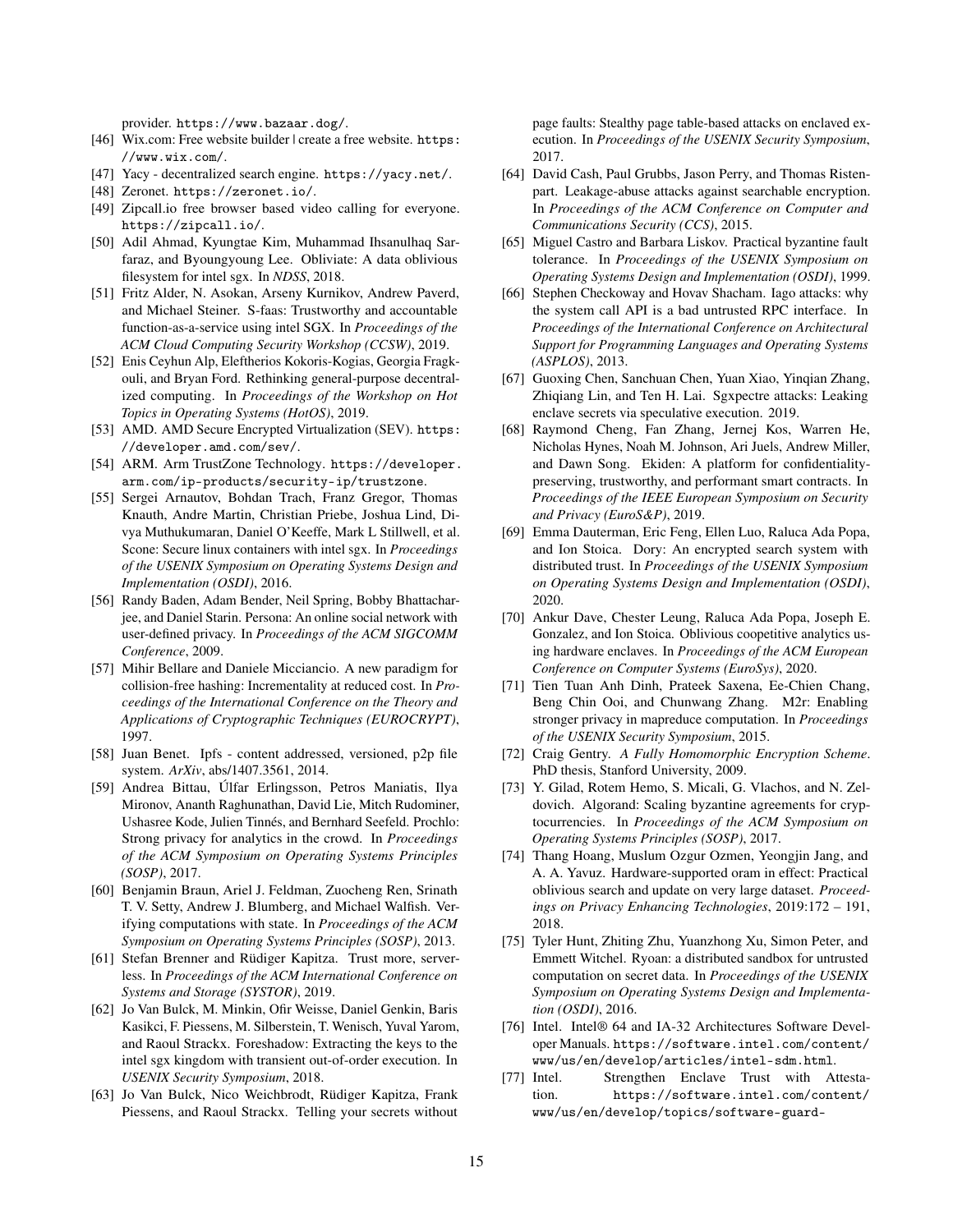[extensions/attestation-services.html](https://software.intel.com/content/www/us/en/develop/topics/software-guard-extensions/attestation-services.html).

- <span id="page-15-15"></span>[78] Zhihao Jia, Oded Padon, James J. Thomas, Todd Warszawski, Matei Zaharia, and Alex Aiken. TASO: optimizing deep learning computation with automatic generation of graph substitutions. In *Proceedings of the ACM Symposium on Operating Systems Principles (SOSP)*, 2019.
- <span id="page-15-27"></span>[79] Eleftherios Kokoris-Kogias, Philipp Jovanovic, Linus Gasser, Nicolas Gailly, Ewa Syta, and Bryan Ford. Omniledger: A secure, scale-out, decentralized ledger via sharding. In *Proceedings of the IEEE Symposium on Security and Privacy (S&P)*, 2018.
- <span id="page-15-2"></span>[80] Ziliang Lai, Chris Liu, Eric Lo, Ben Kao, and Siu-Ming Yiu. Decentralized search on decentralized web. *ArXiv*, abs/1809.00939, 2019.
- <span id="page-15-21"></span>[81] Sangho Lee, Ming-Wei Shih, Prasun Gera, Taesoo Kim, Hyesoon Kim, and Marcus Peinado. Inferring fine-grained control flow inside SGX enclaves with branch shadowing. In *Proceedings of the USENIX Security Symposium*.
- <span id="page-15-18"></span>[82] Jinyuan Li, M. Krohn, David Mazières, and D. Shasha. Secure untrusted data repository (sundr). In *OSDI*, 2004.
- <span id="page-15-12"></span>[83] Mengyuan Li, Yinqian Zhang, Zhiqiang Lin, and Yan Solihin. Exploiting unprotected I/O operations in amd's secure encrypted virtualization. In Nadia Heninger and Patrick Traynor, editors, *Proceedings of the USENIX Security Symposium*, 2019.
- <span id="page-15-22"></span>[84] Joshua Lind, Oded Naor, Ittay Eyal, Florian Kelbert, Emin Gün Sirer, and Peter R. Pietzuch. Teechain: a secure payment network with asynchronous blockchain access. In *Proceedings of the ACM Symposium on Operating Systems Principles (SOSP)*, 2019.
- <span id="page-15-19"></span>[85] Prince Mahajan, S. Setty, S. Lee, A. Clement, L. Alvisi, M. Dahlin, and M. Walfish. Depot: Cloud storage with minimal trust. In *OSDI*, 2010.
- <span id="page-15-16"></span>[86] Luo Mai, Guo Li, Marcel Wagenländer, Konstantinos Fertakis, Andrei-Octavian Brabete, and Peter Pietzuch. Kungfu: Making training in distributed machine learning adaptive. In *Proceedings of the USENIX Symposium on Operating Systems Design and Implementation (OSDI)*, 2020.
- <span id="page-15-25"></span>[87] Sinisa Matetic, Moritz Schneider, Andrew Miller, Ari Juels, and Srdjan Capkun. Delegatee: Brokered delegation using trusted execution environments. In *Proceedings of the USENIX Security Symposium*, 2018.
- <span id="page-15-4"></span>[88] Sinisa Matetic, Karl Wüst, Moritz Schneider, Kari Kostiainen, Ghassan Karame, and Srdjan Capkun. BITE: bitcoin lightweight client privacy using trusted execution. In *Proceedings of the USENIX Security Symposium*, 2019.
- <span id="page-15-0"></span>[89] P. Maymounkov and David Mazières. Kademlia: A peer-topeer information system based on the xor metric. In *IPTPS*, 2002.
- <span id="page-15-20"></span>[90] Ralph C. Merkle. A digital signature based on a conventional encryption function. In Carl Pomerance, editor, *Proceedings of the International Cryptology Conference (CRYPTO)*, 1987.
- <span id="page-15-5"></span>[91] Pratyush Mishra, Rishabh Poddar, Jerry Chen, Alessandro Chiesa, and Raluca Ada Popa. Oblix: An efficient oblivious search index. In *Proceedings of the IEEE Symposium on Security and Privacy (S&P)*, 2018.
- <span id="page-15-6"></span>[92] Sonia Ben Mokhtar, Antoine Boutet, Pascal Felber, Marcelo Pasin, Rafael Pires, and Valerio Schiavoni. X-search: revisiting private web search using intel SGX. In *Proceedings of the*

*ACM/IFIP/USENIX International Middleware Conference*, 2017.

- <span id="page-15-14"></span>[93] Kit Murdock, David Oswald, Flavio D. Garcia, Jo Van Bulck, Daniel Gruss, and Frank Piessens. Plundervolt: Softwarebased fault injection attacks against intel sgx. In *Proceedings of the 41st IEEE Symposium on Security and Privacy (S&P'20)*, 2020.
- <span id="page-15-1"></span>[94] Satoshi Nakamoto. Bitcoin: A peer-to-peer electronic cash system. <https://bitcoin.org/bitcoin.pdf>, 2008.
- <span id="page-15-10"></span>[95] Bryan Parno, Jon Howell, Craig Gentry, and Mariana Raykova. Pinocchio: Nearly practical verifiable computation. In *Proceedings of the IEEE Symposium on Security and Privacy (S&P)*, 2013.
- <span id="page-15-7"></span>[96] Rafael Pires, David Goltzsche, Sonia Ben Mokhtar, Sara Bouchenak, Antoine Boutet, Pascal Felber, Rüdiger Kapitza, Marcelo Pasin, and Valerio Schiavoni. CYCLOSA: decentralizing private web search through sgx-based browser extensions. In *Proceedings of the International Conference on Distributed Computing Systems (ICDCS)*, 2018.
- <span id="page-15-8"></span>[97] Raluca A. Popa, Catherine M. S. Redfield, Nickolai Zeldovich, and Hari Balakrishnan. Cryptdb: protecting confidentiality with encrypted query processing. In *Proceedings of the ACM Symposium on Operating Systems Principles (SOSP)*, 2011.
- <span id="page-15-24"></span>[98] Do Le Quoc, Franz Gregor, Jatinder Singh, and Christof Fetzer. Sgx-pyspark: Secure distributed data analytics. In *International World Wide Web Conference (WWW)*, 2019.
- <span id="page-15-3"></span>[99] Sajin Sasy, Sergey Gorbunov, and Christopher W. Fletcher. Zerotrace : Oblivious memory primitives from intel SGX. In *Proceedings of the Network and Distributed System Security Symposium (NDSS)*, 2018.
- <span id="page-15-26"></span>[100] Sambhav Satija, Apurv Mehra, Sudheesh Singanamalla, Karan Grover, Muthian Sivathanu, Nishanth Chandran, Divya Gupta, and Satya Lokam. Blockene: A high-throughput blockchain over mobile devices. In *Proceedings of the USENIX Symposium on Operating Systems Design and Implementation (OSDI)*, 2020.
- <span id="page-15-13"></span>[101] Felix Schuster, Manuel Costa, Cédric Fournet, Christos Gkantsidis, Marcus Peinado, Gloria Mainar-Ruiz, and Mark Russinovich. Vc3: Trustworthy data analytics in the cloud using sgx. In *Proceedings of the IEEE Symposium on Security and Privacy (S&P)*, 2015.
- <span id="page-15-9"></span>[102] Srinath Setty, Sebastian Angel, Trinabh Gupta, and Jonathan Lee. Proving the correct execution of concurrent services in zero-knowledge. In *Proceedings of the USENIX Symposium on Operating Systems Design and Implementation (OSDI)*, 2018.
- <span id="page-15-11"></span>[103] Srinath T. V. Setty, Sebastian Angel, Trinabh Gupta, and Jonathan Lee. Proving the correct execution of concurrent services in zero-knowledge. In *Proceedings of the USENIX Symposium on Operating Systems Design and Implementation (OSDI)*, 2018.
- <span id="page-15-23"></span>[104] Fahad Shaon and Murat Kantarcioglu. Sgx-ir: Secure information retrieval with trusted processors. In *DBSec*, 2020.
- <span id="page-15-17"></span>[105] Youren Shen, Hongliang Tian, Yu Chen, Kang Chen, Runji Wang, Yi Xu, Yubin Xia, and Shoumeng Yan. Occlum: Secure and efficient multitasking inside a single enclave of intel SGX. In *Proceedings of the International Conference on Architectural Support for Programming Languages and Op-*